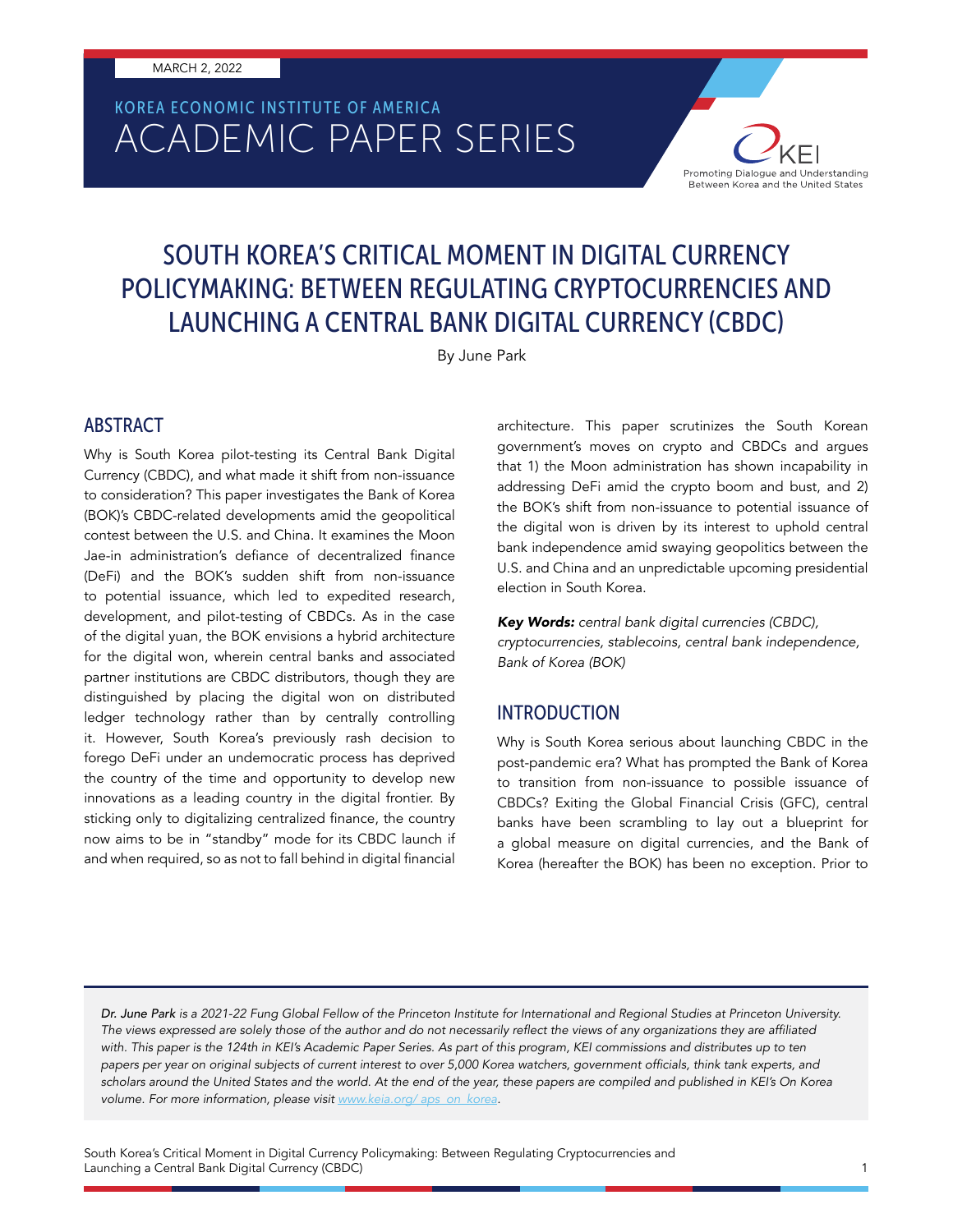2018, the BOK's position on CBDCs had been very much in line with other major central banks in terms of not even considering the launch of CBDCs. This was reflected largely by the Bank of International Settlements (BIS), representing the views of major central banks around the world.<sup>1</sup>

During the GFC, a seminal paper on bitcoin that used distributed ledger technology (DLT)—otherwise known as "blockchain"—was written under the pseudonym "Satoshi Nakamoto."<sup>2</sup> It pointed to underlying issues in the existing financial system and suggested a new method to overcome them, building on previous work on chronologically connected time stamps to prevent data fraud.3 The paper established three core concepts of a blockchain: 1) a decentralized structure, in which a point of failure does not exist; 2) the sharing of the electronic document to prevent manipulation of the e-document; and 3) encrypted connectivity via all pages (blocks) and passwords. Witnessing that the U.S. Federal Reserve (hereafter the Fed) failed to maintain the dollar's value in the GFC, what the DLT proposed was a method of renewal in digital finance in which transactions would no longer require dependence on financial authorities that wielded a tremendous amount of centralized power (i.e., central banks, financial institutions), and instead relied on encryption to replace the trust that had been bestowed upon financial authorities.

Although the Fed had been eyeing this technology as a future medium of transaction, $4,5$  it was not until the rise of cryptocurrencies (e.g., Bitcoin, Ethereum) that blockchains took off. Their skyrocketing and plunging prices in boombust cycles in tandem with their expansion of the realm of decentralized finance (hereafter DeFi) has been riling up the gatekeepers of centralized finance (hereafter CeFi)—central banks—around the world. The critical threat to central banks is not only the rise of cryptocurrencies but also stablecoins (e.g., Tether, Binance USD, USD Coin)—cryptocurrencies that are pegged to a legal currency such as the U.S. dollar or a commodity such as gold.

Central banks—mainly those of Europe and North America that built the current post-war global financial architecture centering on the U.S. dollar as the key reserve currency perceived a potential shakeup in the existing system by the rise of DeFi. Adding to the pressure was the People's Bank of China (PBOC)'s movements to develop and pilot-test the digital yuan, which is not even on blockchain.<sup>6</sup> During the COVID-19 pandemic, U.S. policymakers also saw the positives of having a digital U.S. dollar that would be legally

issued by the Fed for an efficient distribution of emergency funds and stimulus packages. $^7$  In addition, the U.S. came to the realization that it could no longer hold off on taking some action to harness the expansion of DeFi that may continue into the coming years and cause CeFi to wane.8 The Fed has thus shifted opinions from its original stance of rejection to discussing the possibility of issuing a digital dollar.<sup>9</sup>

 $O_{\text{KE}}$ 

Amid this shifting landscape, this paper investigates South Korea's policy choices in response to the developments on CBDCs, pressured by domestic and external forces. By process-tracing the South Korean government's unprecedented crackdown on DeFi and the BOK's turnaround to emphasize CeFi, it argues that South Korea's actions to curb cryptocurrencies as stipulated in the controversial pan-government measures<sup>10</sup> were a rushed effort to find ways to maintain existing financial authorities and political institutions. As it stands, the BOK struggles to sustain its role and independence, which in turn is potentially challenged by cryptocurrencies, stablecoins, and possibly the issuance of other CBDCs that it may be in competition with in the coming years. Following the introduction, section two addresses the geopolitics and issues of central bank independence involving CBDCs, and section three lays out the argument that guarding central bank independence is the core interest of the BOK's policy turnaround and expedited actions on CBDCs. Section four details the developments thus far and the methods being pilot tested for the digital South Korean won by the BOK. Section five concludes with policy recommendations for the road ahead.

#### GEOPOLITICS AND CENTRAL BANK INDEPENDENCE AT STAKE BY CBDC LAUNCH

#### Post-Pandemic Inflation and the U.S. and China Stances on CBDCs

During the initial two years of the COVID-19 pandemic, the Chinese Communist Party (CCP) showed an array of tactics to strengthen its leadership. In the U.S., political pressures are growing regarding inflation in the aftermath of continuous quantitative easing (QE) and stimulus packages distributed by the Biden administration, putting the Fed under scrutiny and policy pressure. The dividing line between the two countries' approach to managing the pandemic and tackling inflation pressures derive from the stark differences in domestic power structure and role of institutions. China's centralized and top-down approach contrasts with the U.S.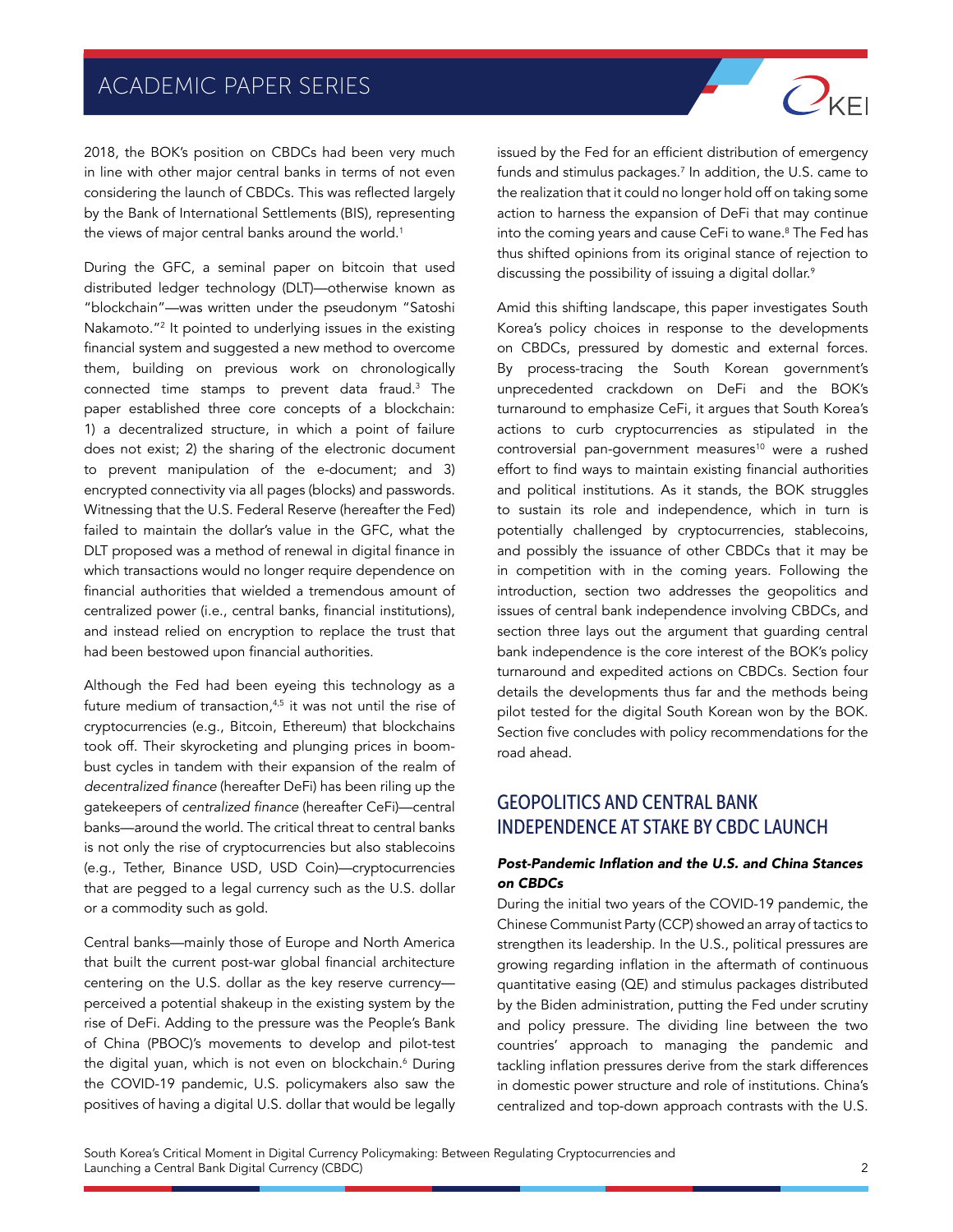

China's digital yuan, or e-CNY, is only a substitute for M0 (total amount of currency in circulation in public hands or commercial bank deposit form held in the central bank's reserves) and pays no interest—in other words, it is only a substitute for fiat renminbi but centrally administered by the PBOC and controlled by the CCP. It is centrally monitored and managed and is not on blockchain.11 The e-CNY pilots were first launched at the end of 2019 in Shenzhen, Suzhou, Xiong'an, Chengdu with the 2022 Beijing Winter Olympics in mind, and expanded to Shanghai, Hainan, Changsha, Xi'an, Qingdao and Dalian from November 2020. The Yangtze River Delta, the Pearl River Delta, the Beijing-Tianjin-Hebei region and China's central, western, northeastern and northwestern regions are now part of the pilot as of July 2021.

The Fed is not as far along in launching a digital dollar and has only recently been open to public comments regarding a potential CBDC upon publishing an initial paper,<sup>12</sup> although the discussion has been ongoing in the private sector.<sup>13</sup> The latest move in the U.S. toward CBDCs is the Project Hamilton Phase 1, conducted by the Boston Fed's joint research with the Massachusetts Institute of Technology's Digital Currency Initiative (MIT DCI).14 The Fed saw a contending form of currency at home—in the form of Facebook (now Meta)'s initial agenda for its proposed digital currency, "Libra 1.0" which led to U.S. financial authorities quashing big tech's potential for digital currency. Still, Libra was a catalyst for the PBOC to proceed with developing the digital yuan.<sup>15</sup> Had Libra been deployed, the U.S. could have benefitted from having leverage against China's digital yuan development. However, its subsequent form—"Libra 2.0," later dubbed "Diem,"— eventually came to an end under regulatory pressures.16 Noting that the Fed has consistently defended central bank independence against cryptocurrencies and stablecoins citing market disruption—actions which were compounded by the regulations on crypto through the U.S.

Securities and Exchange Commission (SEC)<sup>17</sup> and the U.S. Treasury's shift from dissent to admittance of "urgency" to issue a CBDC against the rise of crypto and stablecoins it may well be perceived that the idea of a CBDC is a countermeasure for the Fed to any potential contending digital currencies.

 $O_{\text{KE}}$ 

#### CBDCs as a Means for Policy Dominance in Global Finance and Central Bank Independence

In understanding how China and the U.S. got to this point regarding CBDCs, it is worth noting that China's economic standing is considerably different from a decade ago, when major economies were pulling themselves out of the rubble of the Global Financial Crisis. Then PBOC governor Zhou Xiaochuan had argued for reforming the international monetary system, displaying dissatisfaction regarding China's limited say in global finance in relation to the large scale of its economy, and demanded greater authority in the International Monetary Fund (IMF).18 In the decade since the GFC, China has sought global dominance by engaging in a geopolitical and geoeconomic powerplay outside existing institutions, via the Belt and Road Initiative (BRI) launched in 2013 and the Asian Infrastructure Investment Bank (AIIB) launched in 2015. The Chinese yuan was eventually included in the IMF basket of currencies in October 2016 (Table 1), but China has remained dissatisfied with the rules and mechanisms led by the Board of Directors, the overall assessment of renminbi (RMB) cross-border transactions via RMB internationalization, and the fiat renminbi cross-border transactions by several clearing houses installed across the globe that are not on par with the usage of the dollar.<sup>19</sup>

For a China that is unhappy with the existing structure of global finance, dominance in the digital currency realm would be a policy option to pave the way for the Chinese currency to gain momentum and acceptance in the form of increased transactions. While salient efforts by the Chinese government to set up RMB clearing houses were visible in the earlier phases of RMB internationalization, they are no longer prevalent. The CCP's strategy now appears to be a combination of the following: 1) petroyuan, 2) gradual financial liberalization, and 3) increasing the usage of the yuan via the BRI. As early as Xi Jinping's first term, China saw a first-mover advantage in digitalizing its currency to help internationalize the RMB by improving cross-border payments, and thus has discreetly pursued the strategy prior to the pandemic.<sup>20</sup>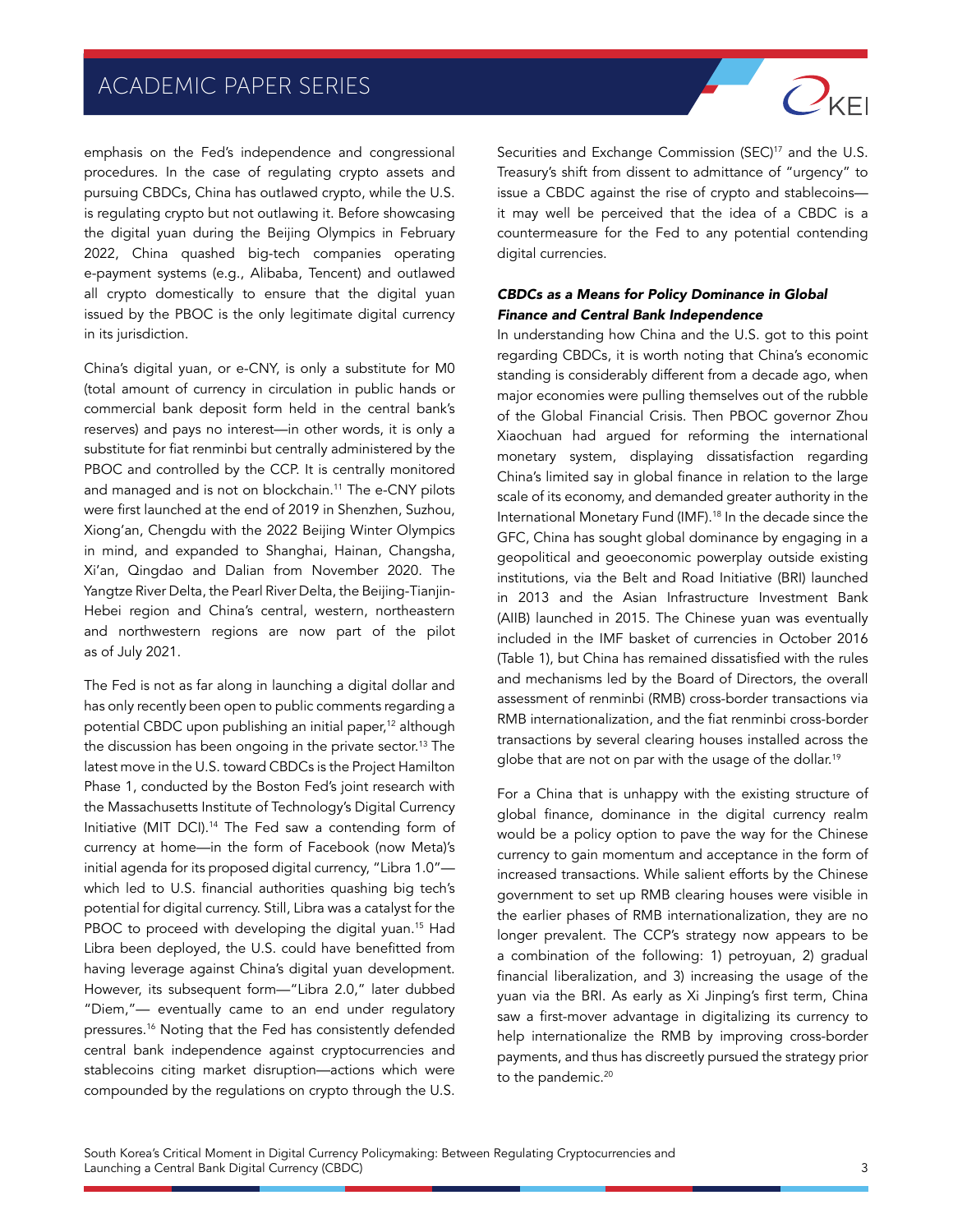

| Table 1. Who's in Charge on CBDCs: Central Bank Independence in China, Korea, and the U.S. |                                                                                                                                                                                                         |                                                                                                                                                      |                                                                                                                                                                                    |  |  |
|--------------------------------------------------------------------------------------------|---------------------------------------------------------------------------------------------------------------------------------------------------------------------------------------------------------|------------------------------------------------------------------------------------------------------------------------------------------------------|------------------------------------------------------------------------------------------------------------------------------------------------------------------------------------|--|--|
| <b>Country</b>                                                                             | <b>People's Republic of China</b>                                                                                                                                                                       | <b>Republic of Korea</b>                                                                                                                             | <b>United States</b>                                                                                                                                                               |  |  |
| Political System                                                                           | Unitary Marxist-Leninist one-party<br>socialist republic                                                                                                                                                | Unitary presidential re-public                                                                                                                       | Federal presidential<br>constitutional republic                                                                                                                                    |  |  |
| Central Bank                                                                               | People's Bank of China (PBOC)                                                                                                                                                                           | Bank of Korea (BOK)                                                                                                                                  | The Federal Reserve Board (FRB)                                                                                                                                                    |  |  |
| Bureaucratic<br>Autonomy<br>(Central Bank<br>Independence)                                 | None (Policy executor required<br>to implement the policies<br>of the CCP)                                                                                                                              | Sought but contested<br>(Central bank independence<br>sought by BOK under the<br><b>BOK Act)</b>                                                     | Upheld by strong policy focus on<br>central bank independence                                                                                                                      |  |  |
| Head of<br>Central Bank                                                                    | Governor Yi Gang                                                                                                                                                                                        | Governor Lee Ju-yeol                                                                                                                                 | Chairman Jerome Powell                                                                                                                                                             |  |  |
| Dominant<br>Decisionmaker                                                                  | Xi Jinping<br>General Secretary of the<br>Chinese Communist Party (CCP)<br>Chairman of the Central<br>Military Commission<br>Leader of the Central Financial<br>and Economic Commission<br>(since 2018) | Domestic pressures by the VIP<br>(Presidency), the executive<br>branch (MOEF) and other<br>financial institutions; External<br>pressures (i.e., Fed) | Jerome Powell<br>16th Chairman of the Fed<br>(since 2018) Board of Governors                                                                                                       |  |  |
| Reserve<br><b>Currency Status</b>                                                          | Yes (Included in IMF's SDR<br>since October 2016)                                                                                                                                                       | <b>No</b>                                                                                                                                            | Yes (since 1944)                                                                                                                                                                   |  |  |
| <b>CBDC</b><br>Development<br>Stage                                                        | Pilot-Test (Digital yuan<br>showcasing at the 2022<br>Beijing Winter Olympics)                                                                                                                          | Pilot-Test (Stage 2)                                                                                                                                 | Research and Development                                                                                                                                                           |  |  |
| <b>CBDC</b><br>Architecture for<br>Pilot-Test                                              | Hybrid architecture (PBOC and<br>associated partner institutions)                                                                                                                                       | Hybrid architecture (BOK and<br>associated partner institutions)                                                                                     | Not decided<br>Modest test-run (Project<br>Hamilton Phase 1 by the<br>Federal Bank of Boston and<br>the Massachusetts Institute<br>of Technology's Digital<br>Currency Initiative) |  |  |
| <b>CBDC</b><br>Infrastructure<br>for Pilot-Test                                            | Centrally controlled<br>(not on blockchain)                                                                                                                                                             | Ethereum Distributed Ledger<br>Technology (Blockchain)                                                                                               |                                                                                                                                                                                    |  |  |

Source: Author's compilation

The key component in understanding the various pathways toward a CBDC launch is the level of bureaucratic autonomy—or central bank independence—exercised by different countries (Table 1). Central bank independence is heavily influenced by political systems. Although the PBOC has been rising as a domestic policymaking actor,<sup>21</sup> its digital yuan launch is a top-down policy execution effort guided by the State Council and the Central Financial and Economic Affairs Commission which Xi Jinping (not Premier Li Keqiang) has presided over since 2018. Meanwhile, the Fed continues to enjoy considerable monetary policy discretion domestically in addition to being the international lender of last resort, exerting global policy influence of the dollar as the key reserve currency. Although the U.S. President nominates the chairperson of the Fed and Chairman Jerome Powell was reappointed by Biden, the nomination goes through Congress, which would also need to approve the Fed's issuance of a digital dollar.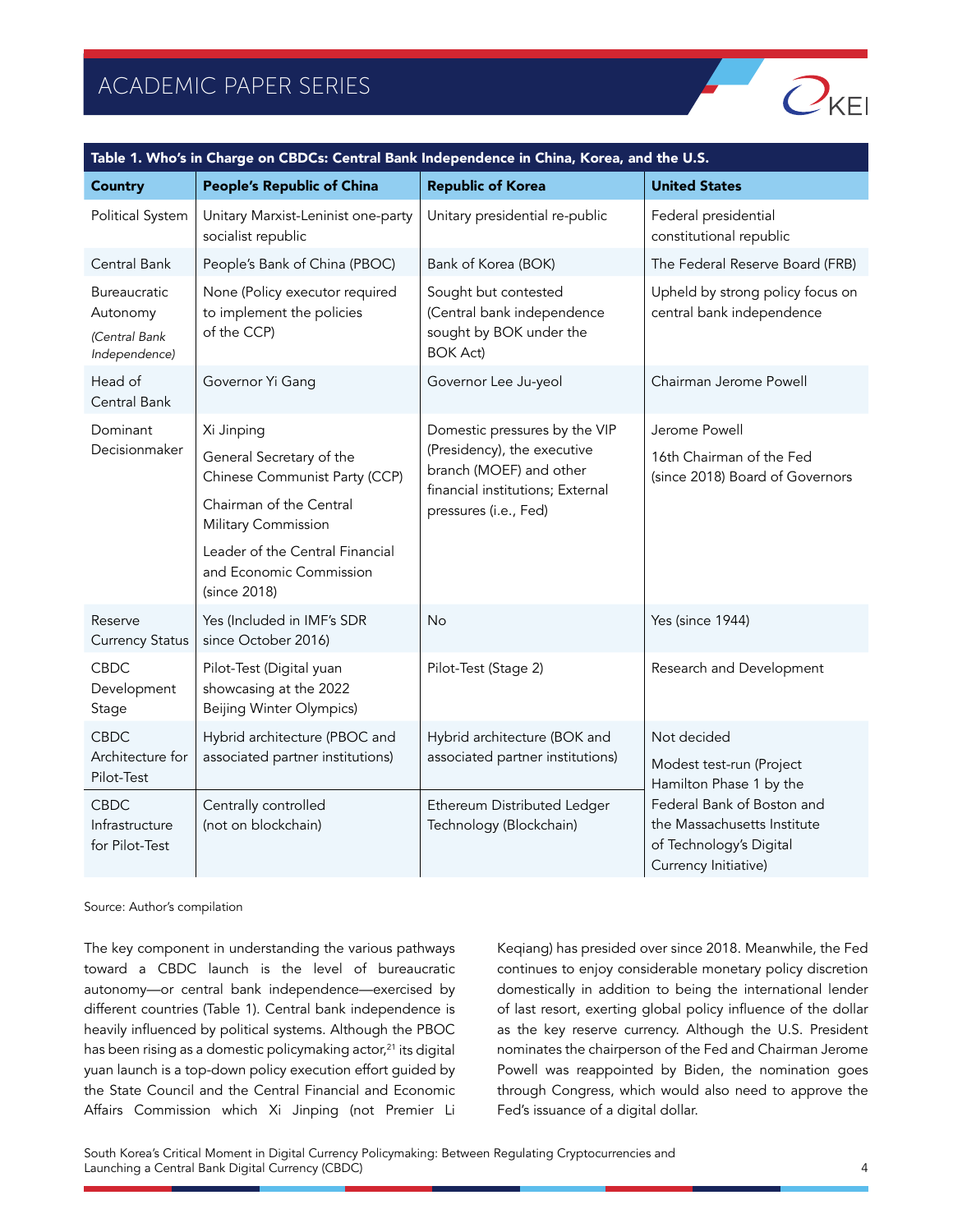South Korea's case presents a hybrid between the two. In the South Korean political system, central bank independence has been contested and advocated for by being written into law but is not always guaranteed in practice. Based on the revised BOK Act in 2012, BOK governors are required to go through a nomination hearing process by the National Assembly in addition to the process at the State Council<sup>22</sup> and serve fixed terms regardless of political leadership transition. The current BOK Governor Lee Ju-yeol was appointed by Park Geun-hye, and in a rare instance, was reappointed by Moon Jae-in. However, Moon will need to appoint a new governor when his term ends on March 31, 2022, which means a nomination is required in early March, around the presidential election on March 9.

#### ARGUMENT: CENTRAL BANK INDEPENDENCE AT THE CORE OF BOK'S POLICY SHIFT

#### The Lingering Question about Central Bank Independence in South Korean Democracy

The speedy progress of China's CBDC pilot-tests has coincided with the contactless mode of everyday life in the pandemic, prompting central banks including the Fed and BOK to reconsider CBDCs. Currently, many country responses to CBDCs are being delivered in tandem with regulations on cryptocurrencies.23 The reason behind many central banks' earlier reluctance to incorporate digital finance is that it took decades for them to build a sophisticated global financial system that has given them power and leverage, and they fear losing monetary decisionmaking power and discretion which would in turn dismantle the existing system. Central banks are now grappling with the challenges from DeFi, as its relevance increases by the day when central banks' traditional role for price stability and management of economic fluctuations is challenged during the pandemic by stimulus packages and years-long quantitative easing (QE).

Central bank independence lies at the core of the issue. In the case of the PBOC, it is only in an executing role without autonomy in monetary policy. Conversely, central bank independence is sacrosanct and staunchly defended by the Fed, although to a lesser extent in the case of the BOK. The BOK has been pained by domestic political pressures and external forces throughout its existence. Although its independence is stipulated in Article 3 of the Bank of Korea Act,<sup>24</sup> the BOK is not entirely free from political pressures by the Ministry of Economy and Finance (MOEF) and

even the Blue House. At the same time, if the Fed raises interest rates, the BOK will have to do so as well to prevent capital flight or hot money outflow. For this reason, albeit in differing degrees compared to China's crackdown of digital currencies, both the U.S. and South Korean governments are considering limiting digital currencies by taxation, if not outlawing them altogether, and taking very slow and incremental steps on CBDC launches. Most central banks in the free world, excluding the case of the Sveriges Riksbank, the central bank of Sweden, remain in the digital currency development, study or pilot-test phase.<sup>25</sup>

 $O_{\text{KEI}}$ 

In line with this broader trend, South Korea has not been successful in coming up with a creative solution on DeFi and CeFi. Rather, the past few years were spent merely on tackling speculative behavior via taxation or some other form of crackdown. Financial supervision in the digital economy does not fall under the BOK's discretion since the revision of the Bank of Korea Act in 1998, and thus incapability in policymaking or silence on crypto crackdown cannot be attributed to the BOK. But its current moves to expeditiously pilot-test CBDCs reflect a direction of policymaking in a reactionary, defensive mode whereby it looks to external developments by the PBOC and the Fed, and to domestic changes expected due to political leadership transition in 2022. It remains to be seen whether the BOK's actual launch of CBDCs will go through a legislative process in South Korea after the presidential election is held on March 9, 2022. Depending on who becomes president, the directions on digital currency policymaking may differ. Moon Jae-in will remain seated at the Blue House until May 9, 2022, and policy changes, if any, would occur in tandem with the leadership transition.

#### BOK's Pursuits: Hedging for Control over DeFi or Looking to the Digital Future via CBDCs?

It is difficult to tell at this point whether the BOK is hedging for the future of digital economy or simply trying to hold a grip on financial power by maintaining control over monetary policy. What the BOK has continuously expressed officially is a concern on developing trends externally, mainly other central banks' acceptance of the idea of CBDCs. This is a clear divergence from pre-pandemic years when there was no expressed intent from the BOK to consider a digital South Korean won. The BOK statements thus far only point to the changes in the international environment where other central banks are shifting their positions to accept the idea of CBDCs, flatly denying that it is set on launching CBDCs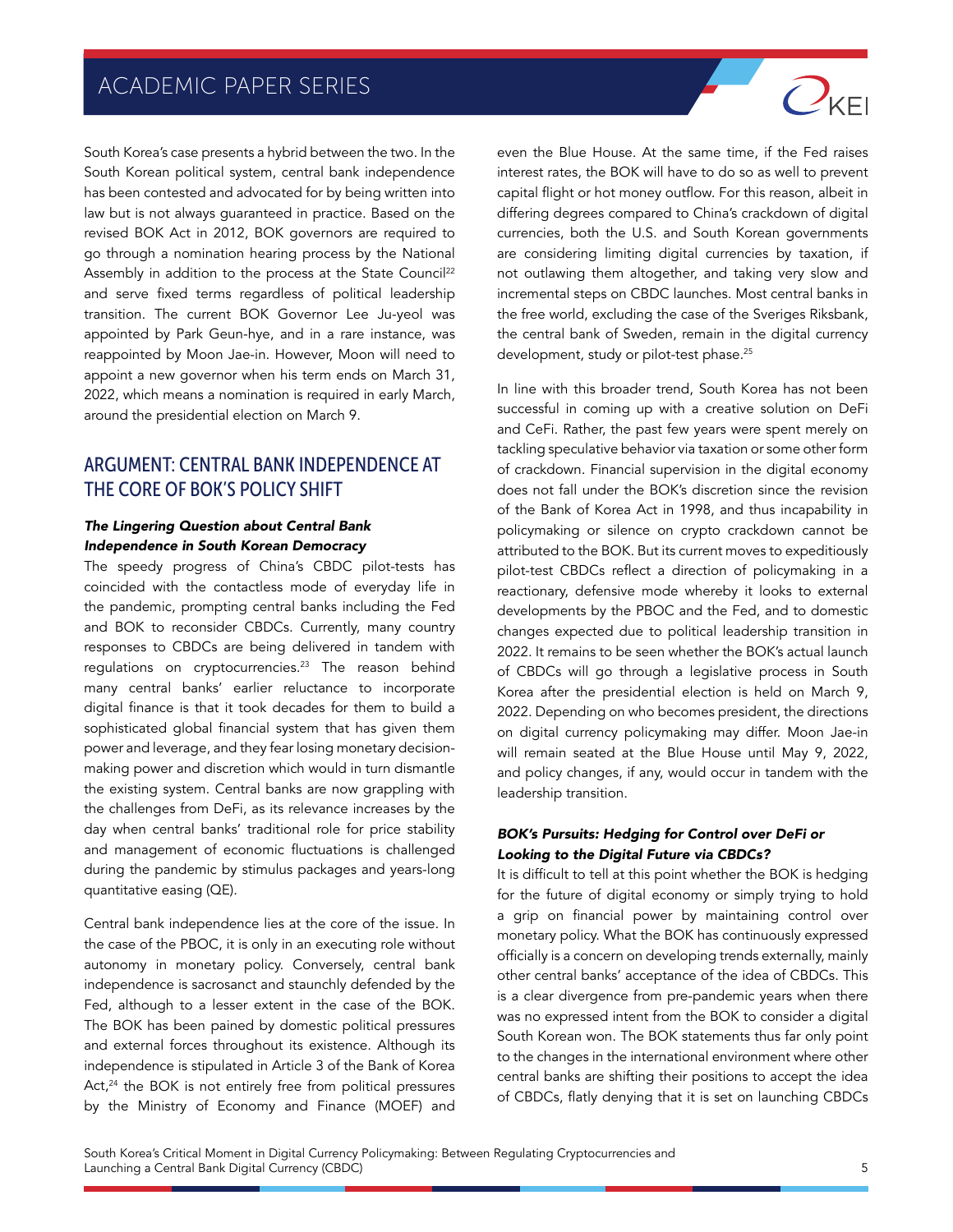in the foreseeable future (a defense mechanism so as not to cause a rift among players in domestic finance) but indicating it would prefer to be ready when swift action is required. While that may provide justifications for the policy change, external pressures alone do not provide sufficient grounds for the BOK's policy shift.

What are not expressed alongside the publicly stated external factors are domestic factors. More specifically, the BOK is on a tight schedule to produce a technical design for CBDCs by working with a domestic private sector partner (Ground X) on blockchains. Additionally, the BOK must gauge the economic impact and consider how to best protect its interests amid potential revisions to the Bank of Korea Act, as presidential hopefuls have called for some validation of crypto assets. This may further jeopardize the policy discretion and central bank independence of the BOK if it does not have any digital mechanisms of its own when a new administration is inaugurated by May 2022. The BOK is therefore on a mission to guard its monetary policymaking role at all costs by ensuring that CeFi does not get deterred by DeFi, by trying to complete the second stage of pilot test by June 2022 (Table 2).

#### SOUTH KOREA'S CRITICAL MOMENT ON DIGITAL CURRENCIES

#### The Undemocratic Crackdown on Crypto under the Moon Jae-in Administration

Thus far, South Korea has maintained that legal validation of crypto assets would not be permissible due to speculation and instability. Under President Moon Jae-in, rising unemployment rates and rapidly rising real estate prices exacerbated by failed policies have contributed to speculative endeavors in stocks and cryptocurrencies, largely among people in their 30s and 40s. Fearing the impact of speculative behavior in crypto markets, on December 28, 2017, the Office for Government Policy Coordination (consisting of the Prime Minister's Office with the Prime Minister's Secretariat, then held by Lee Nak-yeon), the Moon administration launched a pan-government effort to uproot speculation on crypto, namely by enforcing the use of legal names on crypto accounts, penalizing cryptorelated crimes through the Prosecutors' Office and the Korea Police Agency, and abolishing crypto trading houses as suggested by the Ministry of Justice.<sup>26</sup> The timing coincided with China's banning of initial coin offerings (ICO) for crypto on September 4, 2017. While Moon's government did not outlaw crypto, it instead prohibited the opening of new anonymous crypto accounts (wallets) in cryptocurrency trading houses under the new regulatory measures, and eventually began a gradual clampdown on cryptocurrency trading houses in South Korea by ordering them to operate only under legal names for accounts from September 25, 2021, voiding the nature of anonymity in crypto trading and DeFi.

 $O_{\mathsf{KE}}$ 

Initially the Moon administration refrained from or delayed any policy discussion on outlawing crypto, fearing political backlash from younger constituents, but towards the end of his term has announced plans to tax crypto assets (now delayed until 2023 after the presidential election has been concluded). On November 25, 2021, the judicial branch added to the controversy by dismissing a constitutional petition against the Moon administration's regulatory measures on crypto by a 5:4 decision—giving a green light to the executive push toward crypto regulation.<sup>27</sup> Dissenting opinions from the four judges stressed that such regulations occurred in the absence of deliberative democratic process through legislative efforts at the National Assembly.28 Meanwhile, South Korean financial authorities—both the Financial Services Commission (FSC, a government agency) and the Financial Supervisory Service (FSS, a private agency)—during Moon's term avoided and delayed discussing or enacting policies regarding the issue of consumer protection amid the cryptocurrency boom and bust, and turned a blind eye to the alleged cyber-hacking of South Korean crypto trading houses by North Korea, jeopardizing investor interests.

#### Domestic and External Forces that Compelled the Idea of CBDCs

Leading up to the 2022 South Korean presidential election, campaign pledges on crypto became competing slogans without teeth. Lee Jae-myung, as the progressive candidate, has proposed legalizing crypto asset trading and crypto ICOs, while conservative candidate Yoon Seok-yeol has campaigned on the idea of tax exemption up to 50,000,000 KRW (\$42,000) per year, coupled with additional strategies to protect investors of digital assets. Ahn Cheol-soo, a contending candidate with a background in information technology, has criticized the Moon administration's shallow knowledge and misperceptions of blockchains and cryptocurrencies, highlighting the absence of legal mechanisms to protect consumers or transparency and focusing only on taxation, and hinted that the launch of CBDCs would be the biggest threat to cryptocurrencies.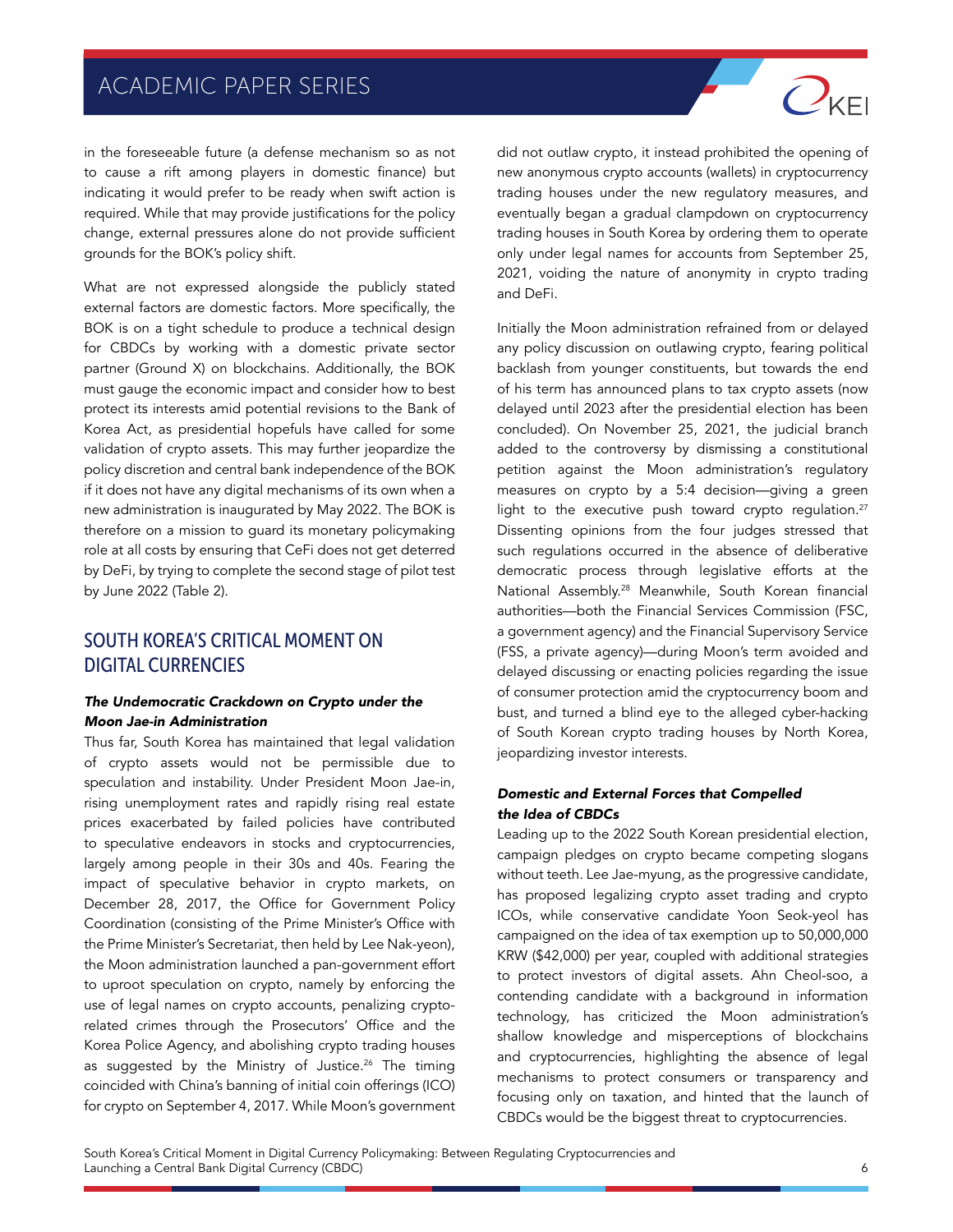

The BOK conducted the first stage of its CBDC pilot test from August to December 2021 and is currently on the second stage with partner Ground X until June 2022 (Figure 1, Table 2).

The BOK's moves toward pilot studies on a CBDC may have been prompted not only by the PBOC's moves, but also BIS reports on DLT and its plausible deployment for launching CBDCs.29 In effect, this suggests the BOK sought to read the policy intentions of the Fed and the European Central Bank (ECB) as well as the PBOC. The BIS reports were very cognizant of the PBOC's developments but sought to deploy blockchains instead of pursuing a centralized version

as China has. Nevertheless, there is no global consensus on a designated model or the timing of a launch amongst "like-minded" central banks, albeit discussions are ongoing in multilateral institutional settings such as the G20, BIS, and IMF. The models of plausible CBDC launches vary by jurisdiction and central bank governance structure, due to the variance in political systems and monetary policy decision making. In the case of the U.S., Congressional approval will be required for a CBDC launch, as indicated by Lael Brainard's nomination hearing on January 13, 2022, calling for the U.S. Congress to explore the idea of a CBDC launch.30

#### Figure 1. South Korea's Envisioned CBDC Form based on Distributed Ledger Technology (DLT, or Blockchain)



Source: Visualized and combined by author based on BOK documents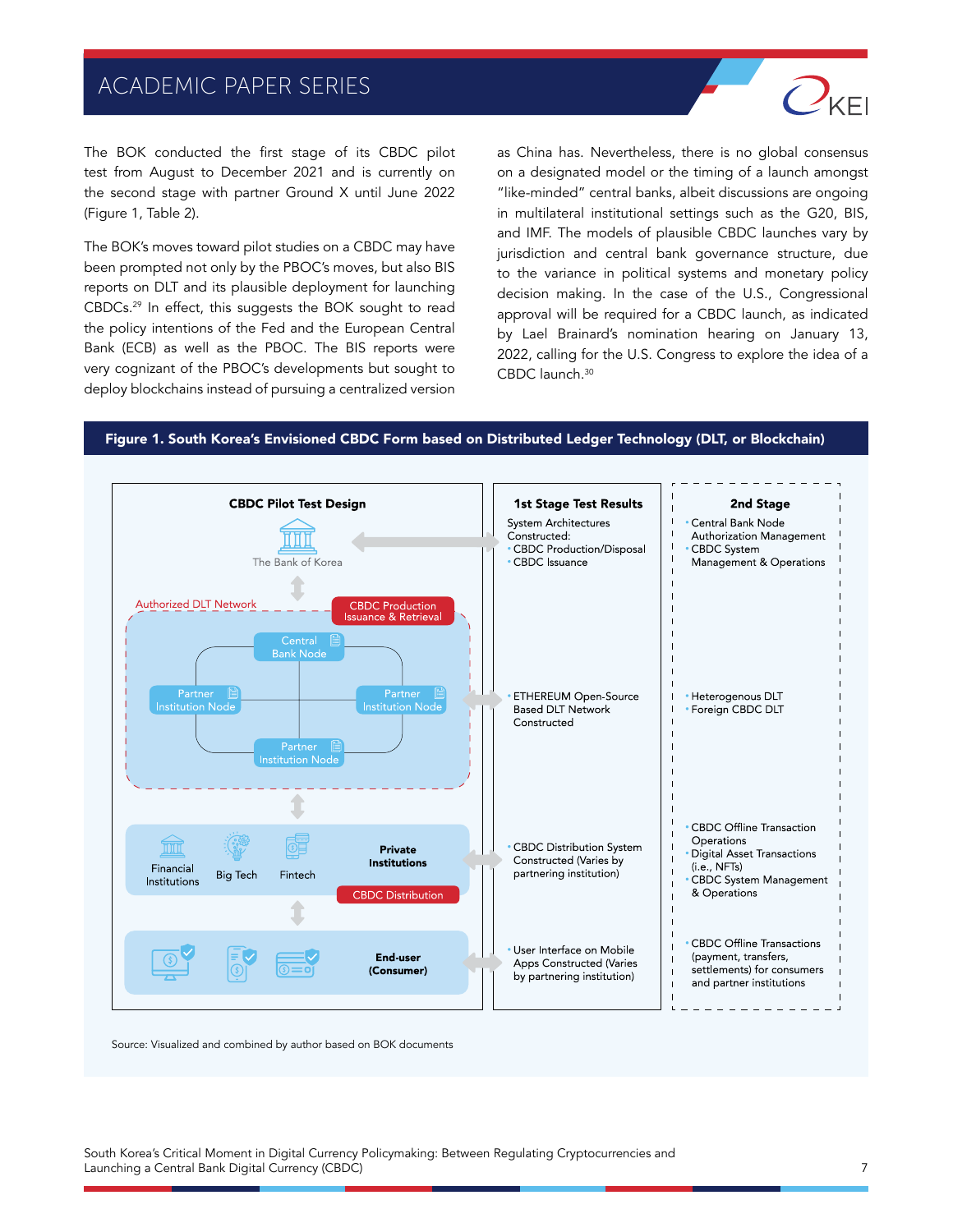

#### Table 2. Contemplating a Digital Korean Won: The BOK's Developments on CBDCs

BOK Moves on CBDC Launch following the Moon Jae-in Administration's Regulatory Measures on Speculative Investments via the Financial Services Commission (December 28, 2017)

| <b>Date</b>      | <b>Developments</b>                                                                                                                                                                                                                                                                                                                                 | <b>Related Publication</b>                                                                     | <b>BOK</b>                                                                         | <b>Other Entities</b>                                                                                                                                                                    |
|------------------|-----------------------------------------------------------------------------------------------------------------------------------------------------------------------------------------------------------------------------------------------------------------------------------------------------------------------------------------------------|------------------------------------------------------------------------------------------------|------------------------------------------------------------------------------------|------------------------------------------------------------------------------------------------------------------------------------------------------------------------------------------|
| January 9, 2018  | BOK holds intra-agency<br>kick-off meeting to launch<br>cryptocurrencies and<br>CBDC research                                                                                                                                                                                                                                                       | Press release:<br>"BOK to establish a<br>Cryptocurrencies & CBDC<br>Joint Research Task Force" | Financial<br><b>Transactions Bureau</b>                                            | No external entities                                                                                                                                                                     |
| March 2018       | Examines relevant<br>laws including Article<br>3 on "Central Bank<br>Independence" of the<br>Bank of Korea Act<br>(as amended on<br>March 29, 2016)<br>Simulation model<br>suggests that CBDC is<br>not subject to zero lower<br>bound interest rates,<br>and better allocation of<br>resources is achieved<br>under a monetary system<br>with CBDC | "A Study on CBDCs"<br>• Points of law upon a<br>CBDC launch<br>• A Model of CBDC               | <b>Financial Transactions</b><br><b>Bureau</b><br>Payment Systems<br>Research Team | Professors of law and<br>economics in South Korea<br>as external consultants<br>The report explicitly states<br>the findings are only by<br>the authors and not of<br><b>BOK's views</b> |
| <b>July 2018</b> | Explores economic and<br>legal characteristics of<br>crypto assets as means<br>of payment and eligibility<br>as currency; underlines<br>issues' negative impacts<br>on central bank's<br>operations (settlements,<br>financial stability,<br>monetary policy)                                                                                       | "Crypto Assets and the<br>Central Bank"                                                        | Main authors from the<br><b>Financial Transactions</b><br><b>Bureau</b>            | No external entities                                                                                                                                                                     |
| January 2019     | Defines CBDCs,<br>categorizes different<br>methods of operation, and<br>addresses CBDCs' impact<br>on central bank operations<br>(settlements, monetary<br>policy, financial stability,<br>and issuance) and calls for<br>Bank of Korea Act to be<br>revised if CBDC<br>is launched                                                                 | "Central Bank Digital<br>Currencies (CBDC)"                                                    | Main authors from the<br><b>Financial Transactions</b><br><b>Bureau</b>            | No external entities                                                                                                                                                                     |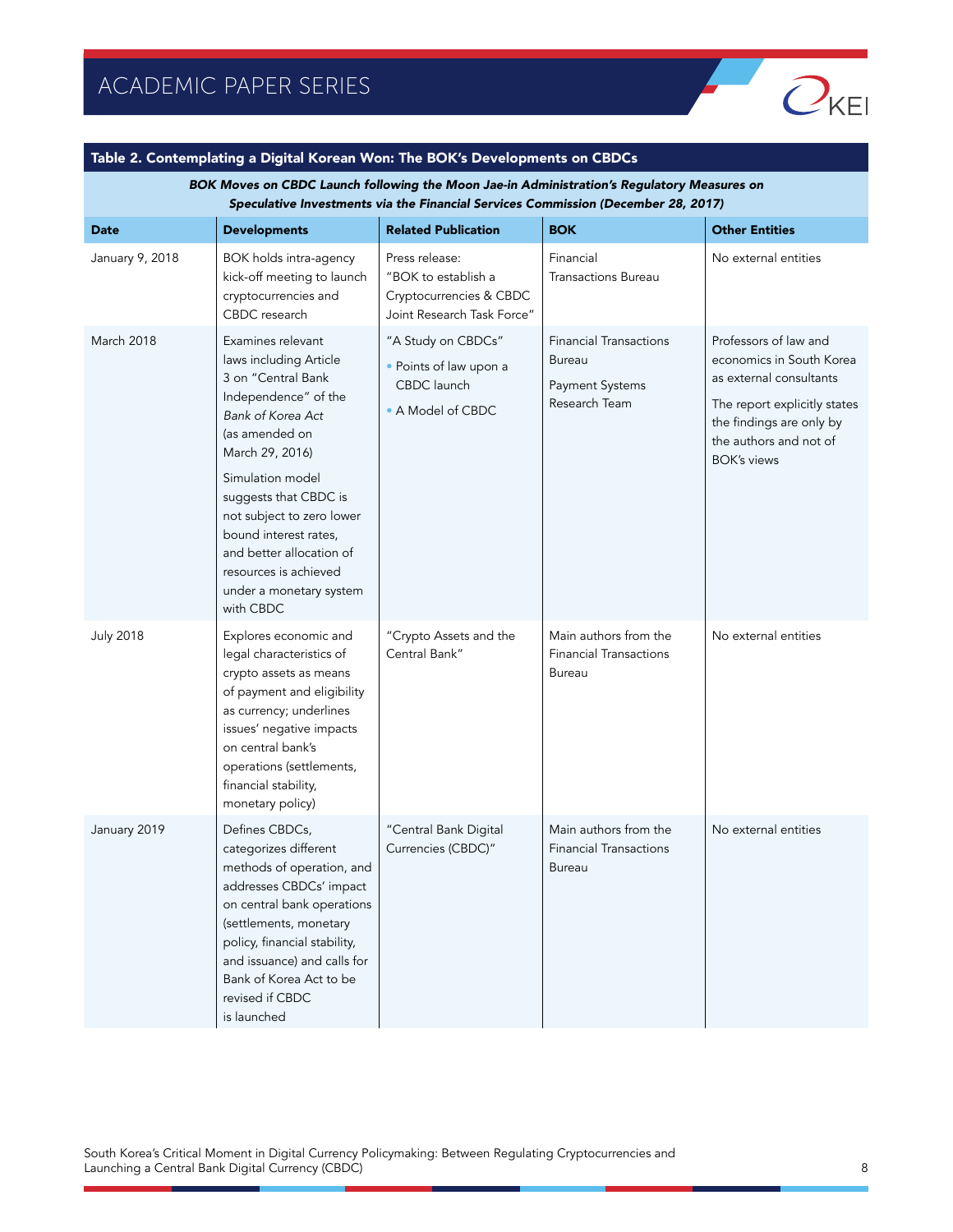

| Date             | <b>Developments</b>                                                                                                                                                                                                                                                                                                                                                                                            | <b>Related Publication</b>                                                                                                                                                                                                                                         | <b>BOK</b>                                                                                                                                                                                                                                                                                                | <b>Other Entities</b>                                                                                                                                                                             |
|------------------|----------------------------------------------------------------------------------------------------------------------------------------------------------------------------------------------------------------------------------------------------------------------------------------------------------------------------------------------------------------------------------------------------------------|--------------------------------------------------------------------------------------------------------------------------------------------------------------------------------------------------------------------------------------------------------------------|-----------------------------------------------------------------------------------------------------------------------------------------------------------------------------------------------------------------------------------------------------------------------------------------------------------|---------------------------------------------------------------------------------------------------------------------------------------------------------------------------------------------------|
| February 2019    | Examines impact of<br>CBDCs on financial<br>stability. Assumes CBDCs<br>as a national currency-<br>denominated, interest-<br>bearing and account-<br>based claim on the central<br>bank which is accessed by<br>the people via<br>direct deposit.                                                                                                                                                              | <b>BOK Working Paper:</b><br>"Central Bank Digital<br>Currency and Financial<br>Stability"                                                                                                                                                                         | Co-authored by Young<br>Sik Kim, professor of<br>economics at SNU and<br>Ohik Kwon of BOK                                                                                                                                                                                                                 | The report explicitly states<br>the findings are only by<br>the authors and not of<br><b>BOK's views</b>                                                                                          |
| February 5, 2020 | Newly establishes a<br>Digital Currency Research<br>Team and tech team<br>within the Financial<br>Transactions Bureau.<br>Compares CBDC studies<br>and pilot tests by<br>category (by quantity of<br>transactions and plans to<br>launch); states plans to<br>create task force on digital<br>currencies and technology<br>by additional hires and to<br>review technical and legal<br>issues of a CBDC launch | "A comparative analysis<br>of 17 major central banks'<br>responses to CBDCs"<br>(Canada, Singapore,<br>France, Switzerland,<br>Uruguay, Bahamas,<br>Cambodia, Ecuador,<br>China, Turkey, Sweden,<br>European Union, U.S.A.,<br>UK, Japan, Australia<br>and Russia) | Main authors from the<br><b>Financial Transactions</b><br>Bureau; summarizes<br><b>BOK</b> projects conducted<br>on money transfers<br>(September 2017-January<br>2018), small transactions<br>(September-December<br>2018) and ongoing test on<br>simultaneous settlements<br>of payments for securities | No external entities                                                                                                                                                                              |
| April 2, 2020    | CBDC pilot test launch<br>announced; stresses<br>the need for the central<br>bank's "preemptive"<br>measure to prepare for<br>transformations in the<br>method of settlements by<br>reviewing technicalities<br>and legal aspects of<br>CBDC; does not suggest<br>launching CBDCs soon                                                                                                                         | Press release: "BOK to<br>pilot-test CBDCs"                                                                                                                                                                                                                        | <b>Financial Transactions</b><br>Bureau<br><b>Digital Currency</b><br>Research Team                                                                                                                                                                                                                       | Indicates further work<br>with external consulting<br>agencies on proposed<br>CBDC design and tech<br>requirements<br>Further cooperation and<br>monitoring with other<br>central banks worldwide |
| May 18, 2020     | Releases survey results<br>from 14 other central<br>banks and their 12<br>projects as case studies                                                                                                                                                                                                                                                                                                             | Press release: "A Survey<br>of foreign Central<br>Banks' CBDC projects<br>focusing on technical<br>developments"<br>(Norway, East Caribbean,<br>Bahamas, Sweden,<br>Switzerland, Singapore,<br>UK, Japan-ECB, China,<br>Canada, Thailand-Hong<br>Kong, France)     | <b>Financial Transactions</b><br>Bureau<br>Digital Currency<br>Research Team                                                                                                                                                                                                                              | No external entities                                                                                                                                                                              |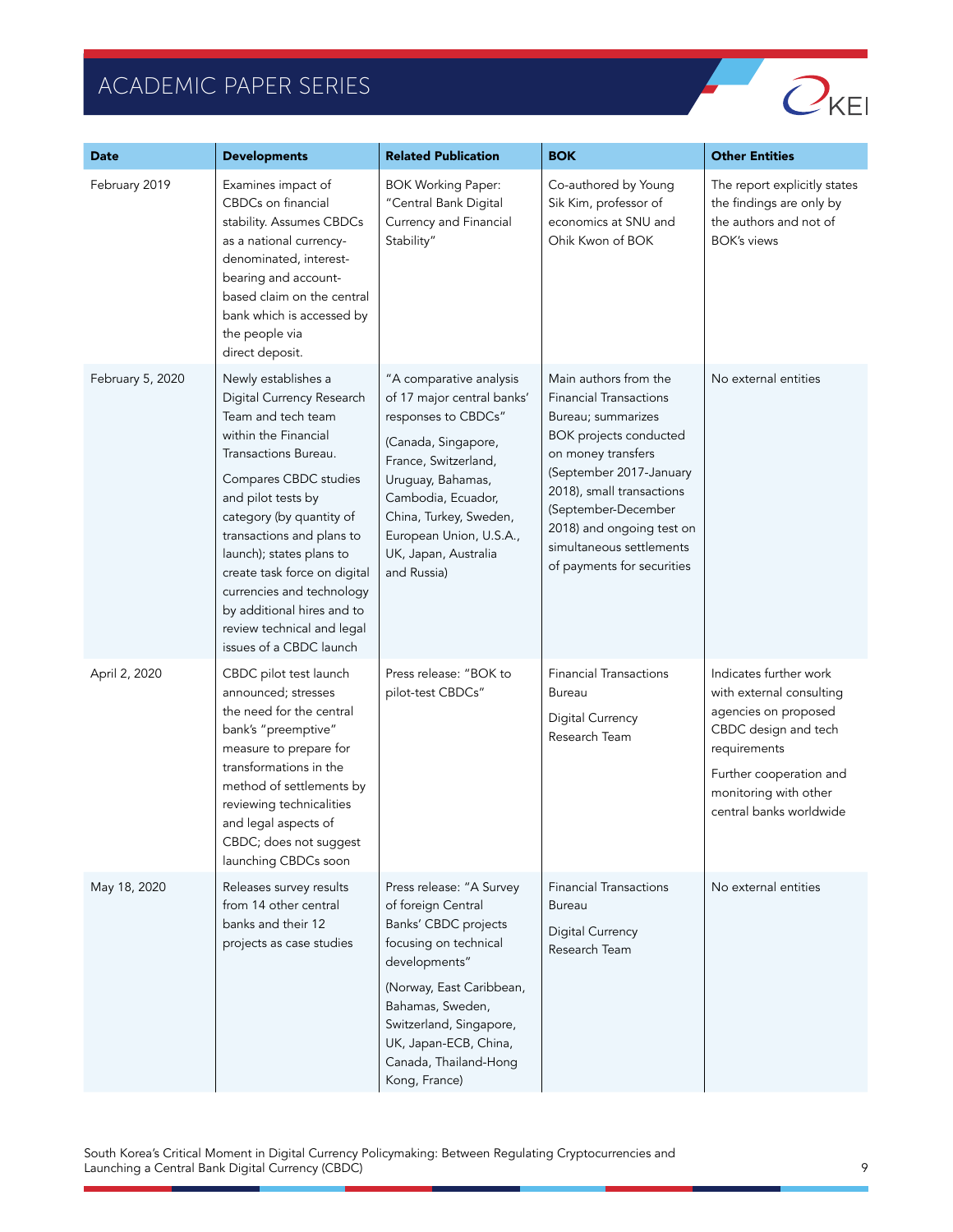

| <b>Date</b>        | <b>Developments</b>                                                                                                                                                                                                                                                        | <b>Related Publication</b>                                                                                                       | <b>BOK</b>                                                                                               | <b>Other Entities</b>                                                                                                                                                              |
|--------------------|----------------------------------------------------------------------------------------------------------------------------------------------------------------------------------------------------------------------------------------------------------------------------|----------------------------------------------------------------------------------------------------------------------------------|----------------------------------------------------------------------------------------------------------|------------------------------------------------------------------------------------------------------------------------------------------------------------------------------------|
| June 15, 2020      | Legal Task Force for CBDC<br>launch hired by BOK for<br>a term of one year (until<br>May 2021)                                                                                                                                                                             | Press release: "BOK<br>establishes CBDC<br>Legal Advisory Board"                                                                 | <b>Financial Transactions</b><br><b>Bureau</b>                                                           | Three South Korean<br>law professors, two<br>lawyers, and a BOK official<br>on Legal Institutions<br>coordinated by the<br><b>Financial Transactions</b><br>Bureau                 |
| July 10 & 19, 2020 | Two consecutive calls on<br>commissioned research<br>tender on legal aspects<br>of CBDCs                                                                                                                                                                                   | Call for Proposals:<br>"BOK Financial<br><b>Transactions Team</b><br>External Research Project"                                  | <b>Financial Transactions</b><br><b>Bureau</b>                                                           | External groups of<br>two-three individuals<br>comprised of academics<br>or lawyers focusing on<br>financial regulations<br>or information<br>technology law                       |
| December 2020      | Calls for introducing<br>CBDCs with positive<br>interest to reduce tax<br>evasion incentives in<br>cash transactions                                                                                                                                                       | <b>BOK Working Paper:</b><br>"Central Bank Digital<br>Currency, Tax Evasion,<br>Inflation Tax, and Central<br>Bank Independence" | Co-authored by external<br>economics professors<br>Seungduck Lee, Jaevin<br>Park and Ohik Kwon<br>of BOK | The report explicitly states<br>the findings are only by<br>the authors and not of<br><b>BOK's views</b>                                                                           |
| January 2021       | Commissioned research<br>(in July 2020) on the legal<br>issues and legislation/<br>revision of CBDC related<br>statutes released; calls<br>for CBDC to be legal<br>currency equivalent to fiat<br>South Korean won and<br>labels other crypto assets<br>ineligible as CBDC | "CBDC-related Legal<br>Issues and the Directions<br>for Legislations and<br>Amendments"                                          | Co-authored by external<br>law professors Soon-seob<br>Chung, Jun-hyuk Chung,<br>and Jong-hyuk Lee       | The report explicitly states<br>the findings are only by<br>the authors and not of<br><b>BOK's views</b>                                                                           |
| May 24, 2021       | Washington, D.C.-based<br>BOK sources publish<br>developments by the Fed<br>on CBDCs (Citing Powell<br>and Brainard)                                                                                                                                                       | Correspondence from<br>Washington, D.C: "Recent<br>developments regarding<br>the Fed's push for CBDCs"                           | BOK correspondent based<br>in Washington, D.C.                                                           | No external entities                                                                                                                                                               |
| May 25, 2021       | Open bidding process<br>to conduct 2-stage,<br>10-month pilot test of<br>CBDCs on the BOK<br>and Public Procurement<br>Service website, to<br>test-drive a blockchain-<br>based CBDC in a virtual<br>environment                                                           | Call for Proposals: "BOK<br><b>CBDC Pilot Test Research"</b>                                                                     | <b>Financial Transactions</b><br>Bureau<br>Digital Currency<br>Research Team                             | External entities invited for<br>public-private partnership<br>to work on scenario in<br>which a BOK-issued<br>CBDC is circulated by<br>participating agencies in<br>virtual space |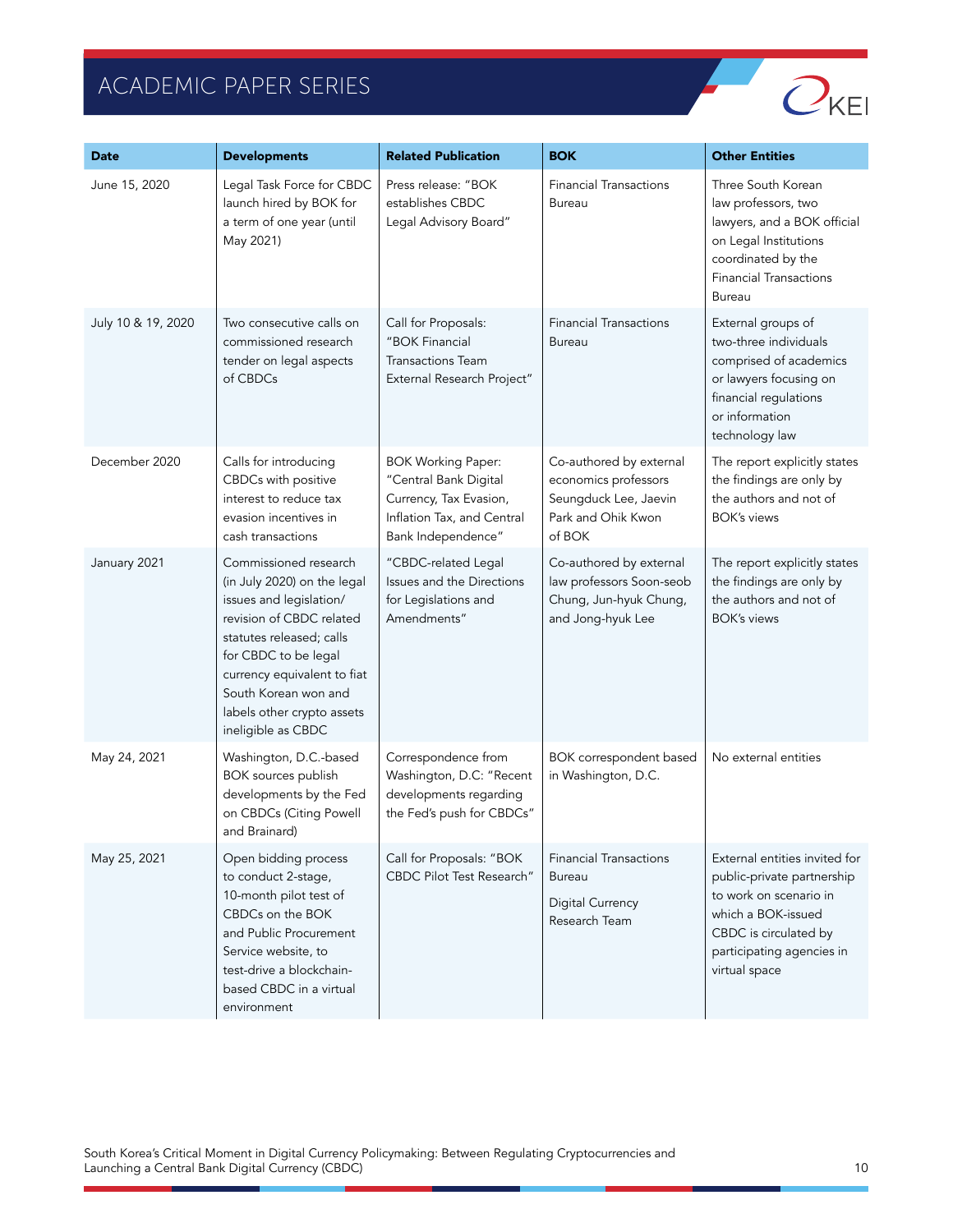

| Date              | <b>Developments</b>                                                                                                                                                                                                                                        | <b>Related Publication</b>                                                                    | <b>BOK</b>                                                                          | <b>Other Entities</b>                                                                                                                                                                                                                                                                                                                                                  |
|-------------------|------------------------------------------------------------------------------------------------------------------------------------------------------------------------------------------------------------------------------------------------------------|-----------------------------------------------------------------------------------------------|-------------------------------------------------------------------------------------|------------------------------------------------------------------------------------------------------------------------------------------------------------------------------------------------------------------------------------------------------------------------------------------------------------------------------------------------------------------------|
| July 28, 2021     | Public-Private Partnership<br>activated: Ground X, a<br>subsidiary of Kakao Corp.<br>focusing on blockchain<br>is selected for the tender<br>(4.9 billion KRW, for<br>10 months)                                                                           |                                                                                               | <b>Financial Transactions</b><br><b>Bureau</b><br>Digital Currency<br>Research Team | Ground X will collaborate<br>with Kakao Bank, Kakao<br>Pay, S-Core (South Korean<br>digital and tech firms)<br>as well as companies<br>ConsenSys (U.S.) and<br>KPMG (Netherlands-based<br>international services firm).<br>(Other strong contenders<br>were LinePlus of Naver<br>Corp. and SK Corp.<br>based on their blockchain<br>technology and fintech<br>prowess) |
|                   |                                                                                                                                                                                                                                                            | BOK 1st stage of pilot study on CBDC: August 23, 2021-December 22, 2021                       |                                                                                     |                                                                                                                                                                                                                                                                                                                                                                        |
| November 18, 2021 | Launches conference on<br>CBDC related issues and<br>tasks for the central bank                                                                                                                                                                            | Presentation slides from<br>the conference                                                    | <b>BOK</b>                                                                          | External economists,<br>lawyers, academics<br>(professors of law and<br>economics), Bank of<br><b>International Settlements</b>                                                                                                                                                                                                                                        |
|                   |                                                                                                                                                                                                                                                            | BOK 2 <sup>nd</sup> stage of pilot study on CBDC: December 23, 2021-June 22, 2022 (scheduled) |                                                                                     |                                                                                                                                                                                                                                                                                                                                                                        |
| January 20, 2022  | Publishes core points<br>from the Fed's recent<br>CBDC paper focusing on<br>definition, model, uses,<br>functions, potentials,<br>and risks                                                                                                                | Correspondence from<br>Washington, D.C:<br>"Contents of the Fed's<br>CBDC Report"             | BOK Washington D.C.<br>correspondent                                                | Refers to the Fed's first<br>discussion paper on<br><b>CBDCs</b>                                                                                                                                                                                                                                                                                                       |
| January 2022      | Publishes report<br>addressing global debates<br>on CBDCs (including<br>acceleration of the<br>cashless digital economy,<br>market dominance by Big<br>Tech, expansion of global<br>stablecoins, financial<br>inclusion, and international<br>settlements) | "Global trends and<br>debates on CBDCs by<br>issue points"                                    | <b>BOK</b>                                                                          | Refers to CBDC definitions<br>by the IMF and the BIS                                                                                                                                                                                                                                                                                                                   |
| January 25, 2022  | 1 <sup>st</sup> test results released;<br>success in operating the<br>pilot test (production,<br>issuance, distribution<br>of CBDCs)                                                                                                                       | Press release: "1 <sup>st</sup> Stage of<br>the CBDC Pilot Test and<br>Future Steps"          | <b>Financial Transactions</b><br><b>Bureau</b><br>Digital Currency<br>Research Team | Ground X, a Kakao<br>Corp.company                                                                                                                                                                                                                                                                                                                                      |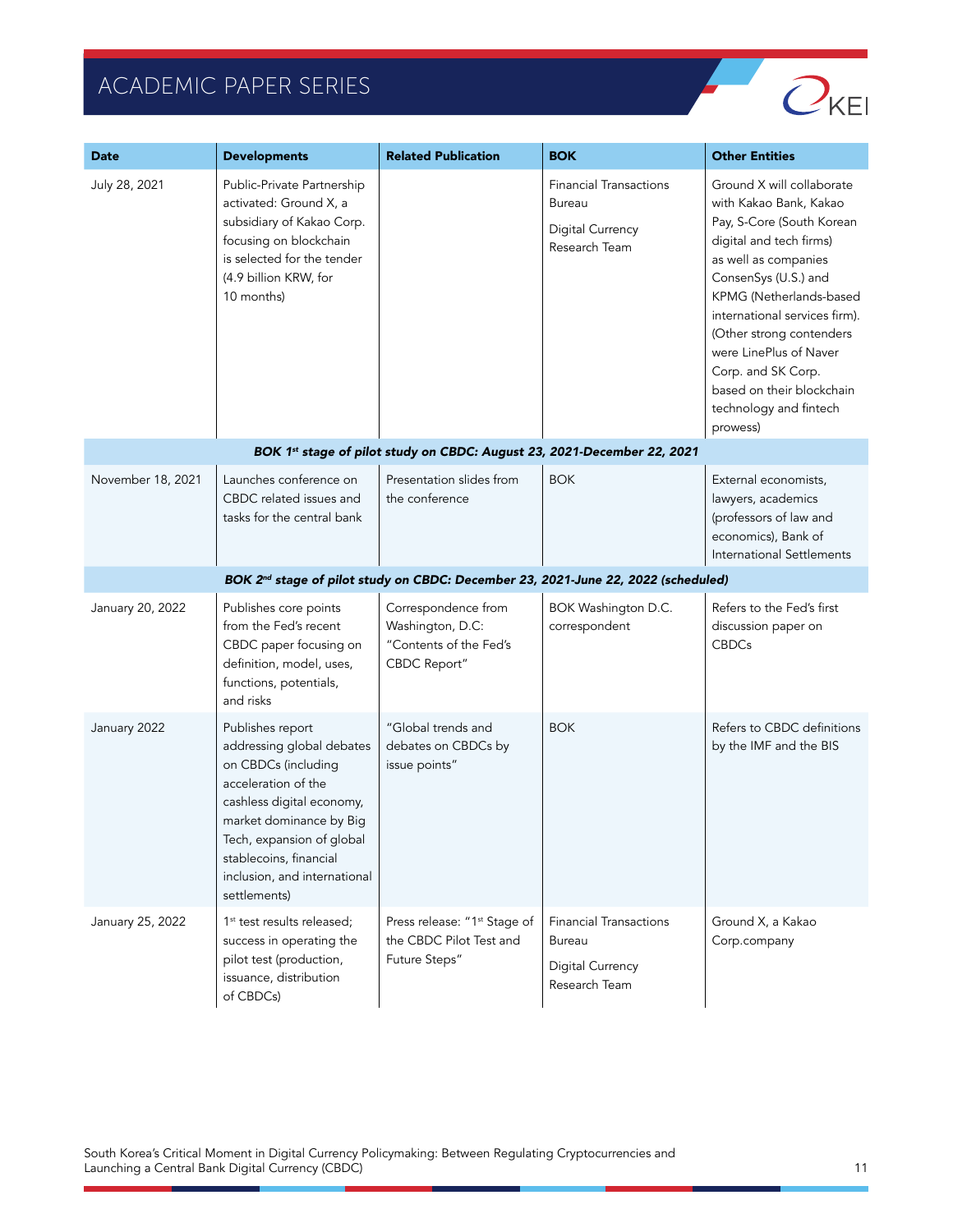

| <b>Date</b>              | <b>Developments</b>                                                                                                                                                                                                              | <b>Related Publication</b> | <b>BOK</b>                                                                   | <b>Other Entities</b>             |
|--------------------------|----------------------------------------------------------------------------------------------------------------------------------------------------------------------------------------------------------------------------------|----------------------------|------------------------------------------------------------------------------|-----------------------------------|
| June 2022<br>(scheduled) | Purchase of NFTs or<br>digital art, international<br>transfer of CBDCs, and<br>international transfer<br>in non-connected<br>environment via NFC<br>technology (in case of<br>telecommunication failure<br>or natural disasters) | (anticipated)              | <b>Financial Transactions</b><br>Bureau<br>Digital Currency<br>Research Team | Ground X, a Kakao<br>Corp.company |

Source: Compiled by author based on BOK sources

A plethora of legal issues lie ahead if the BOK were to issue CBDCs. The BOK would argue that the potential issuance of CBDCs and application of negative interest rates would adhere to Article 3 of the BOK Act on central bank neutrality and independence.<sup>31</sup> But, under Article 4 of the Act, the BOK would be required not to disrupt the market by issuing CBDCs. Revising the BOK Act to recognize the BOK as the sole and legitimate issuer of CBDCs as a legal currency of digital form would be required for the BOK to reach full control and authority for enforcement.32 Privacy issues to ensure confidentiality will also come under scrutiny to be in line with the South Korean Personal Information Protection Act (PIPA).<sup>33</sup> Currently, the BOK is testing a mechanism in which transaction information between the BOK and five partnering institutions would participate in the BOKoperated, authorized DLT network that is run independently by the BOK based on the open-sourced Ethereum. This is to be differentiated from other blockchain platforms whereby the transaction information would only be written into the databases of the BOK without real names of the sender and receiver, while partnering institutions A and B would know the real names on the different ends of the transaction (A – sender, B – receiver). Additionally, a thorough anti-money laundering and counterfeiting mechanism will need to be set in place.

Economically, the BOK would likely face protest from existing players in the South Korean financial architecture, in which complex operations by credit card companies and e-payment firms are intertwined, upon the announcement of a CBDC launch. While the BOK would argue for efficient allocation of resources by issuing CBDCs, the discontented public may question the rationale of CBDCs against stablecoins, if not cryptocurrencies, depending on the characteristics of the final prototype that the BOK announces in the future.

Technically, the second stage of the CBDC pilot test by the BOK targets enhancing the security features of the DLT infrastructure, as well as testing the possibilities of CBDC transactions in offline mode, digital asset purchases, and, more importantly, interoperability via cross-border transactions. Questions may again arise regarding which country's CBDC the BOK seeks to test its own with. While the BOK does not make its considerations public as to which countries are potential partners for pilot testing, one can assume that they may come from the list of countries that have already launched CBDCs (the seven countries of the Eastern Caribbean Central Bank, the Bahamas, Nigeria) or other countries in CBDC pilot testing mode (Anguilla, Jamaica, South Africa, Sweden, Ukraine, Saudi Arabia, United Arab Emirates, China, Thailand, Singapore, Malaysia, Hong Kong SAR, and the Eurozone, where CBDC is under development). Of these, only six jurisdictions have their CBDC pilot modes on DLT.34

Foreign policy-related issues also loom large in terms of interoperability vis-à-vis the digital yuan. The BOK may be seeking some compatibility in testing infrastructure but given that the lion's share of South Korea's overall settlements are with China, it is anticipated that the BOK would be figuring out the interoperability between the piloted digital yuan and the piloted South Korean won, which would raise eyebrows given the ongoing tensions (while the U.S. Fed flatly denies any chance that the digital yuan would be interoperable or circulated within its jurisdiction even if the U.S. were to launch CBDCs).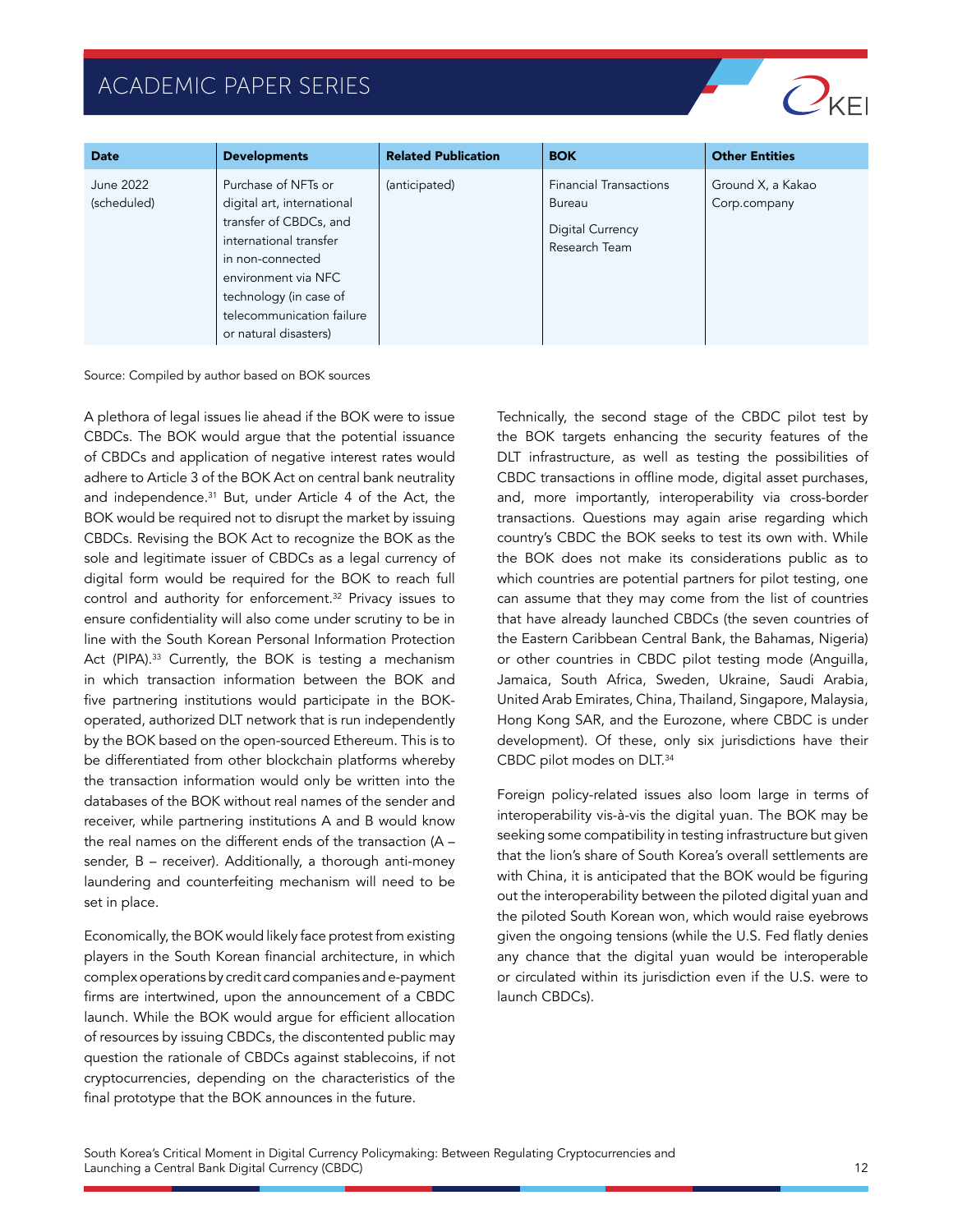#### POLICY RECOMMENDATIONS FOR SOUTH KOREA'S POTENTIAL CBDC LAUNCH

By investigating the South Korean case of crypto regulations and policy shift toward CBDCs, this paper has shed light upon the core interest of the BOK—central bank independence to retain control of CeFi against the rise of DeFi. South Korea's case reflects what may happen to many other economies that face similar challenges as cryptocurrencies and stablecoins play bigger roles in global finance. The importance of digital currencies—be it cryptocurrencies, stablecoins or CBDC—is anticipated to be greater in the post-pandemic era, whereby digital assets and transactions become the norm.

Moreover, the U.S. and China's geopolitical tensions influence the policy choices of countries around the world in the realm of digital currencies and their interoperability.35 The future of money compels countries to come to a "breaking point" on digitalization, whereby they must deal with the challenges of finding the policy path that is appropriate for themselves by weighing the pros and cons on their own.

If a central bank issues a CBDC to uphold central bank independence at all costs, a few cautionary policy recommendations may be considered. This paper specifically calls on South Korea to concentrate its efforts moving forward in three areas, at both national and global levels:

First, at the national level, a clear strategy and roadmap to deliver to the public regarding the invalidation of cryptocurrencies/stablecoins and the rationale for CBDCs would be required. This is especially important if the digital Korean won would carry interest or be interoperable for cross-border transactions. The newly elected government may begin by announcing its intent to engage in policy discussion regarding DeFi and CeFi, while refraining from the positive effects of DeFi, such as financial inclusion, if the BOK faces a policy environment that would incorporate the two realms. Policy changes that will propel further innovation in digital finance under a new presidency rather than dwelling solely on taxation of crypto as witnessed during the Moon administration are desirable.

 $O_{\text{KE}}$ 

Second, and also at the national level, if the BOK seeks to sell the idea of CBDCs to the public, a persuasive account beyond simply dictating the policies, citing market disruption or a line borrowed from the discussions at the BIS or other global platforms such as G20 or the IMF, would be needed to persuade the public that the BOK is serious about ensuring consumer protection and market efficiency as much as it adheres to central bank independence. Additionally, for the BOK to bring out full participation of the South Korean public in using the blockchain-enabled CBDC when it does launch, fintech literacy and education for the public—particularly the elderly—is desirable for safe and equitable access to the technology.

Third, at the global level, South Korea should work toward expanding the discussions on DeFi and CeFi beyond central banks of the G7+ or G20 for global cooperation. In the process, the BOK would benefit from playing a proactive role by generating creative solutions regarding potential CBDC operations instead of relying on the cases and policies on digital currencies from China or the U.S. in order for its central bank independence to be meaningful and worth preserving.

#### **ENDNOTES**

<sup>1</sup> Saleha Mohsin, "Mnuchin, Powell See No Need for Fed to Issue Digital FX," *Bloomberg,* December 6, 2019, [https://www.bloomberg.com/news/articles/2019-12-05/mnuchin-powell-see-no-need-for-fed-to-issue-digital-currency.](https://www.bloomberg.com/news/articles/2019-12-05/mnuchin-powell-see-no-need-for-fed-to-issue-digital-currency)

- <sup>2</sup> Satoshi Nakamoto, "Bitcoin: A Peer-to-Peer Electronic Cash System," 2008, [https://bitcoin.org/bitcoin.pdf.](https://bitcoin.org/bitcoin.pdf)
- <sup>3</sup> Stuart Haber and W. Scott Stornetta, "How to Time-Stamp a Digital Document," *Journal of Cryptology* 3, no. 2 (October 1991): 99-111.
- <sup>4</sup> David Mills, Kathy Wang, Brendan Malone, Anjana Ravi, Jeff Marquardt, Clinton Chen, Anton Badev, Timothy Brezinski, Linda Fahy, Kimberley Liao, Vanessa Kargenian, Max Ellithorpe, Wendy Ng, and Maria Baird, "Distributed Ledger Technology in Payments, Clearing, and Settlement," *Finance and Economics Discussion Series* 2016-095 (Washington, D.C: Board of Governors of the Federal Reserve System) <https://doi.org/10.17016/FEDS.2016.095>.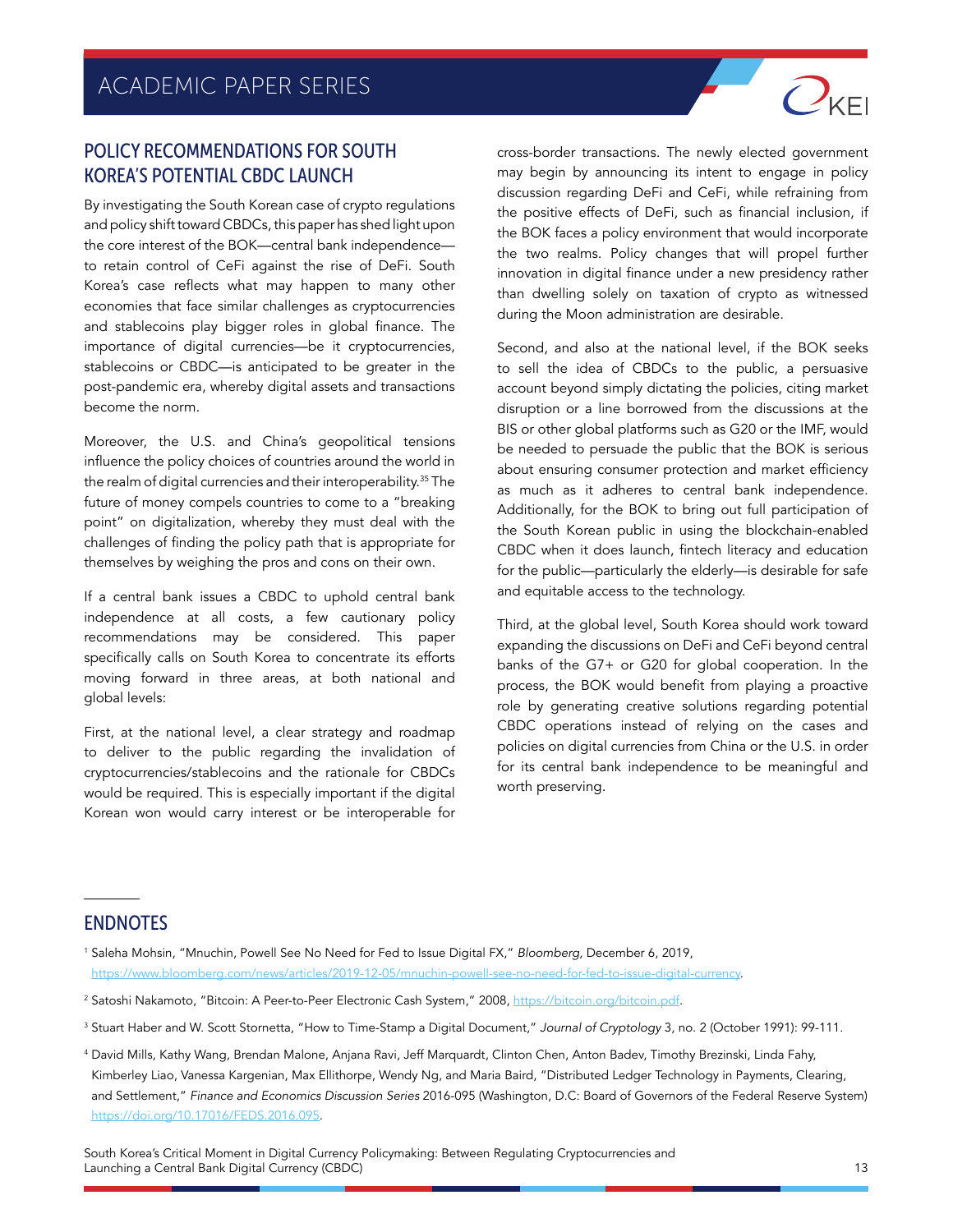

- <sup>5</sup> Bank of International Settlements, "Distributed Ledger Technology in Payment, Clearing and Settlement: An Analytical Framework," 2017, Committee on Payments and Market Infrastructures, [https://www.bis.org/cpmi/publ/d157.pdf.](https://www.bis.org/cpmi/publ/d157.pdf)
- <sup>6</sup> The PBOC claims that the digital yuan would operate on a hybrid platform: the main system would be centralized while blockchain would be applied in exceptional cases. See: Working Group on E-CNY Research and Development of the People's Bank of China, "Progress of Research & Development of E-CNY in China," July 2021, [http://www.pbc.gov.cn/en/3688110/3688172/4157443/4293696/202](http://www.pbc.gov.cn/en/3688110/3688172/4157443/4293696/2021071614584691871.pdf.) [1071614584691871.pdf.](http://www.pbc.gov.cn/en/3688110/3688172/4157443/4293696/2021071614584691871.pdf.)
- <sup>7</sup> Although not inserted into legislation, U.S. policymakers also saw the positives in having a digital form of the U.S. dollar that would be legally issued by the Fed for an efficient distribution of emergency funds and stimulus packages. See: 116th Congress, 2020, *The Coronavirus Aid, Relief, and Economic Security Act (CARES Act),* [https://www.govinfo.gov/content/pkg/PLAW-116publ136/pdf/PLAW-](https://www.govinfo.gov/content/pkg/PLAW-116publ136/pdf/PLAW-116publ136.pdf)[116publ136.pdf](https://www.govinfo.gov/content/pkg/PLAW-116publ136/pdf/PLAW-116publ136.pdf); Maxine Waters, H.R.6321 - *Financial Protections and Assistance for America's Consumers, States, Businesses, and Vulnerable Populations Act,* 2020, <https://www.congress.gov/bill/116th-congress/house-bill/6321>; and Tlaib, Rashid, *Automatic Boost to Communities Act,* 2020, [https://www.congress.gov/bill/116th-congress/house-bill/6553.](https://www.congress.gov/bill/116th-congress/house-bill/6553)
- <sup>8</sup> Jason Brett, "U.S. Senate Hearing to Consider Opportunities Of A 'Digital Dollar,'" *Forbes,* June 8, 2021, [https://www.forbes.com/sites/](https://www.forbes.com/sites/jasonbrett/2021/06/08/us-senate-hearing-to-consider-opportunities-of-a-digital-dollar/?sh=a8160c24ac32) [jasonbrett/2021/06/08/us-senate-hearing-to-consider-opportunities-of-a-digital-dollar/?sh=a8160c24ac32](https://www.forbes.com/sites/jasonbrett/2021/06/08/us-senate-hearing-to-consider-opportunities-of-a-digital-dollar/?sh=a8160c24ac32).
- <sup>9</sup> Lael Brainard, "Cryptocurrencies, Digital Currencies, and Distributed Ledger Technologies: What Are We Learning?" transcript of remarks delivered at the Decoding Digital Currency Conference sponsored by the Federal Reserve Bank of San Francisco, May 15, 2018, <https://www.federalreserve.gov/newsevents/speech/files/brainard20180515a.pdf>; Lael Brainard, "Governor Brainard on Current Financial Stability Issues," Peterson Institute for International Economics, December 7, 2018, [https://www.piie.com/events/governor-brainard-current](https://www.piie.com/events/governor-brainard-current-financial-stability-issues)[financial-stability-issues](https://www.piie.com/events/governor-brainard-current-financial-stability-issues); Lael Brainard, "The Future of Money in the Digital Age," Peterson Institute for International Economics, October 16, 2019,<https://www.piie.com/events/future-money-digital-age>; Lael Brainard, "The Digitalization of Payments and Currency: Some Issues for Consideration," transcript of remarks delivered at the Symposium on the Future of Payments, Stanford, California, February 5, 2020, [https://www.federalreserve.gov/newsevents/speech/brainard20200205a.htm;](https://www.federalreserve.gov/newsevents/speech/brainard20200205a.htm) Lael Brainard, "An Update on Digital Currencies," transcript of remarks delivered at the Federal Reserve Board and Federal Reserve Bank of San Francisco's Innovation Office Hours, San Francisco, California August 13, 2020,<https://www.federalreserve.gov/newsevents/speech/brainard20200813a.htm>; Lael Brainard, *Nomination Hearing: Governor Lael Brainard, Before the Committee on Banking, Housing, and Urban Affairs, U.S. Senate, Washington, D.C.,* January 13, 2022, [https://www.federalreserve.gov/newsevents/testimony/brainard20220113a.htm.](https://www.federalreserve.gov/newsevents/testimony/brainard20220113a.htm)
- <sup>10</sup> 대한민국 정책브리핑, "'[보도참고] 정부, 가상통화 투기근절을 위한 특별대책 마련," December 28, 2017, [https://www.korea.kr/news/pressReleaseView.](https://www.korea.kr/news/pressReleaseView.do?newsId=156245999) [do?newsId=156245999](https://www.korea.kr/news/pressReleaseView.do?newsId=156245999).
- <sup>11</sup> Gabriel Soderberg, Marianne Bechara, Wouter Bossu, Natasha X Che, Sonja Davidovic, John Kiff, Inutu Lukonga, Tommaso Mancini Griffoli, Tao Sun, and Akihiro Yoshinaga, "Behind the Scenes of Central Bank Digital Currency: Emerging Trends, Insights, and Policy Lessons," FINTECH Notes 2022/004, International Monetary Fund, February 9, 2022, [https://www.imf.org/en/Publications/fintech-notes/](https://www.imf.org/en/Publications/fintech-notes/Issues/2022/02/07/Behind-the-Scenes-of-Central-Bank-Digital-Currency-512174) [Issues/2022/02/07/Behind-the-Scenes-of-Central-Bank-Digital-Currency-512174.](https://www.imf.org/en/Publications/fintech-notes/Issues/2022/02/07/Behind-the-Scenes-of-Central-Bank-Digital-Currency-512174)
- <sup>12</sup> Board of Governors of the Federal Reserve System, "Money and Payments: The U.S. Dollar in the Age of Digital Transformation," *Research & Analysis,* January 2022, <https://www.federalreserve.gov/publications/files/money-and-payments-20220120.pdf>.
- <sup>13</sup> Digital Dollar Foundation and Accenture, "Digital Dollar Project Whitepaper: Exploring a US CBDC," May 2020, [http://digitaldollarproject.org/wp-content/uploads/2021/05/Digital-Dollar-Project-Whitepaper\\_vF\\_7\\_13\\_20.pdf.](http://digitaldollarproject.org/wp-content/uploads/2021/05/Digital-Dollar-Project-Whitepaper_vF_7_13_20.pdf)
- <sup>14</sup> Project Hamilton Phase 1 Executive Summary, the Federal Reserve Bank of Boston, February 3, 2022, [https://www.bostonfed.org/](https://www.bostonfed.org/publications/one-time-pubs/project-hamilton-phase-1-executive-summary.aspx) [publications/one-time-pubs/project-hamilton-phase-1-executive-summary.aspx](https://www.bostonfed.org/publications/one-time-pubs/project-hamilton-phase-1-executive-summary.aspx).
- <sup>15</sup> Mark Zuckerberg, Testimony of Mark Zuckerberg Founder, Chairman and Chief Executive Officer, Facebook Hearing Before the United *States House of Representatives Committee on Financial Services,* October 23, 2019, [https://financialservices.house.gov/uploadedfiles/](https://financialservices.house.gov/uploadedfiles/hhrg-116-ba00-wstate-zuckerbergm-20191023.pdf) [hhrg-116-ba00-wstate-zuckerbergm-20191023.pdf](https://financialservices.house.gov/uploadedfiles/hhrg-116-ba00-wstate-zuckerbergm-20191023.pdf).
- <sup>16</sup> Alex Heath, "Zuckerberg's dream of launching a cryptocurrency Is officially over," *The Verge,* January 31, 2022, <https://www.theverge.com/2022/1/31/22911426/meta-diem-cryptocurrency-confirms-sale>.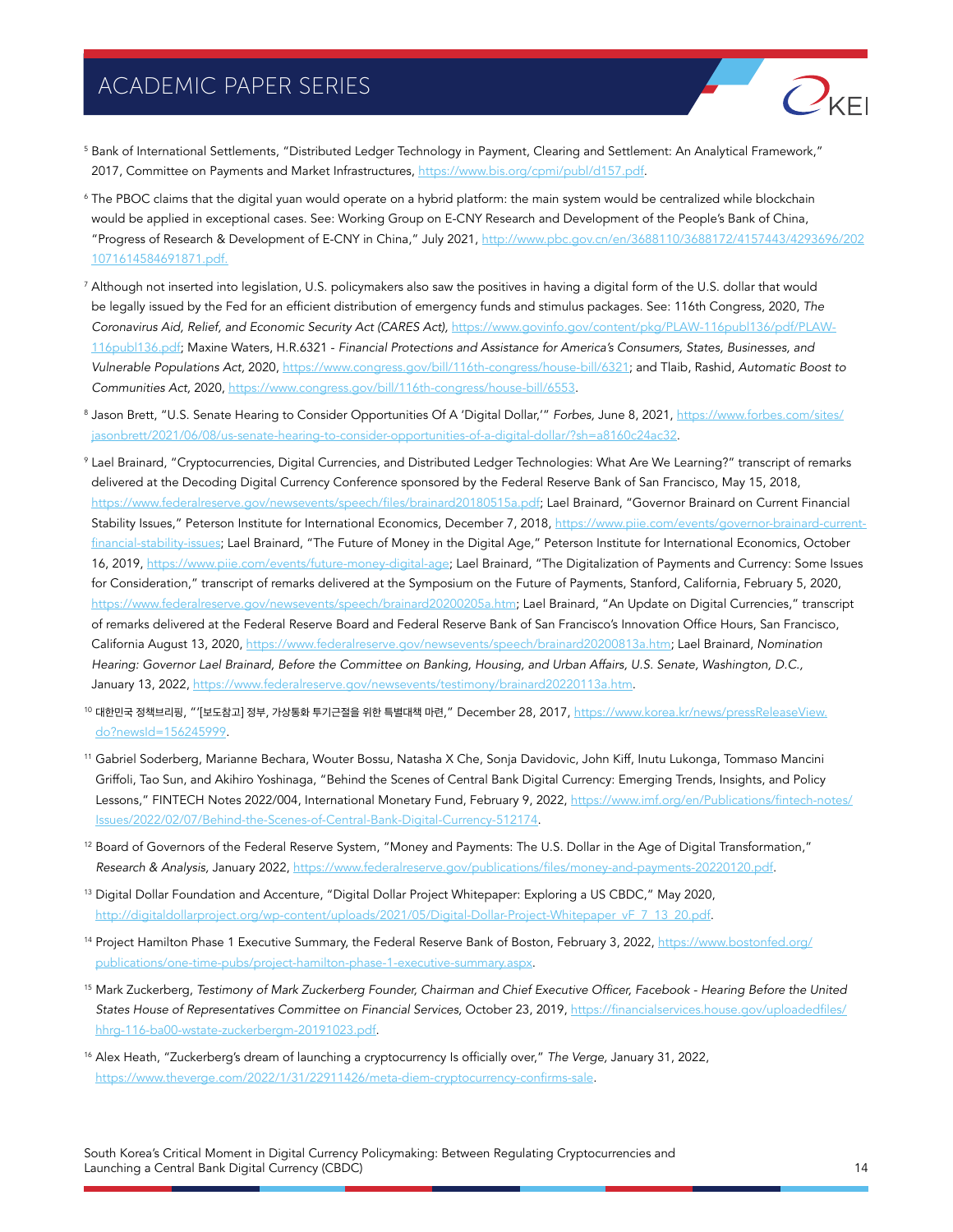

- <sup>17</sup> Gary Gensler, "Remarks Before the Aspen Security Forum," U.S. Securities and Exchange Commission, August 3, 2021, <https://www.sec.gov/news/public-statement/gensler-aspen-security-forum-2021-08-03>; Caroline Crenshaw, "Statement on DeFi Risks, Regulations, and Opportunities," U.S. Securities and Exchange Commission, November 9, 2021, <https://www.sec.gov/news/statement/crenshaw-defi-20211109>.
- <sup>18</sup> Zhou Xiaochuan, "Zhou Xiaochuan: Reform the International Monetary System," March 23, 2009, <https://www.bis.org/review/r090402c.pdf>.
- <sup>19</sup> June Park, "A Cautionary Tale of Market Power and Foreign Policy: Beyond the Geoeconomics of Renminbi Internationalization," in *China and Japan in the Global Economy,* eds. Tomoo Kikuchi and Masaya Sakuragawa (London: Routledge Studies in the Modern World Economy, 2018).
- <sup>20</sup> The Bank of England (BOE) began research on the launch of CBDCs even before China did, but China has already been able to showcase its form of CBDCs, largely owing to the authoritarian nature of policymaking that does not require deliberation amongst financial institutions and the public.
- <sup>21</sup> Stephen Bell and Hui Feng, *The Rise of the People's Bank of China: The Politics of Institutional Change* (Cambridge, MA: Harvard University Press, 2013).
- <sup>22</sup> 기획재정위원회, 한국은행 총재후보자(이주열) 인사청문경과보고서. http://likms.assembly.go.kr/bill/billDetail.do?billId=PRC [U1C4H0T3Q0L7N1F3Q3T6Y3Q6V8L6T6&ageFrom=21&ageTo=21.](http://likms.assembly.go.kr/bill/billDetail.do?billId=PRC_U1C4H0T3Q0L7N1F3Q3T6Y3Q6V8L6T6&ageFrom=21&ageTo=21)
- <sup>23</sup> Carolynn Look, "Central Banks Want Digital Currencies That Don't Nudge out Cash," *Bloomberg,* October 9, 2020, <https://www.bloomberg.com/news/articles/2020-10-09/central-banks-want-digital-currencies-that-don-t-nudge-out-cash>.
- <sup>24</sup> Ministry of Finance, *Bank of Korea Act,* Law number 15427, 2018, [https://www.law.go.kr/](https://www.law.go.kr/법령/한국은행법)법령/한국은행법.
- <sup>25</sup> Marco Castrovilli, "US vs. China: Who Will Win the Digital Currency War?" *Cointelegraph,* October 9, 2020, [https://cointelegraph.com/](https://cointelegraph.com/news/us-vs-china-who-will-win-the-digital-currency-war) [news/us-vs-china-who-will-win-the-digital-currency-war.](https://cointelegraph.com/news/us-vs-china-who-will-win-the-digital-currency-war)
- <sup>26</sup> Other government agencies involved were the Ministry of Strategy and Finance, the Financial Services Commission, the Fair Trade Commission, and the Korea Communications Commission.
- <sup>27</sup> For a full listing of cases with description, search by case number (2017헌마1384) on the Constitutional Court of Korea website, listed together with relevant cases: 2017헌마1384 / 2018헌마90 / 2018헌마145 / 2018헌마391, [https://search.ccourt.go.kr/ths/pr/](https://search.ccourt.go.kr/ths/pr/selectThsPr0101List.do) [selectThsPr0101List.do](https://search.ccourt.go.kr/ths/pr/selectThsPr0101List.do).
- $28$  For a legal analysis of the 2017헌마1384 case, see: 한국법학원, "[최신 헌법재판소 판례] 금융위원회의 가상통화 거래 실명제 등 시행 조치 사건," December 15, 2021, [https://lawsociety.or.kr/45/10620684.](https://lawsociety.or.kr/45/10620684)
- <sup>29</sup> Benoît Coeuré, Jon Cunliffe, Timothy Lane, Fabio Panetta, Shinichi Uchida, Cecilia Skingsley, Fritz Zurbrügg, Lael Brainard, and Hyon Song Shin, *Central Bank Digital Currencies: Foundational Principles and Core Features* Report No. 1 in a Series of Collaborations from a Group of Central Banks, Bank for International Settlements, 2020, [https://www.bis.org/publ/othp33.pdf.](https://www.bis.org/publ/othp33.pdf)
- <sup>30</sup> Turner Wright, "Fed's Lael Brainard Invites Congress to Choose Whether to Compete with China's Digital Yuan," *Cointelegraph,* January 13, 2022, [https://cointelegraph.com/news/fed-s-lael-brainard-invites-congress-to-choose-whether-to-compete-with-china-s-digital-yuan.](https://cointelegraph.com/news/fed-s-lael-brainard-invites-congress-to-choose-whether-to-compete-with-china-s-digital-yuan)
- <sup>31</sup> 한국은행 금융결제국,"중앙은행 디지털화폐 연구," 2018, [https://www.bok.or.kr/portal/cmmn/file/fileDown.](https://www.bok.or.kr/portal/cmmn/file/fileDown.do?menuNo=200725&atchFileId=KO_00000000000144097&fileSn=1) [do?menuNo=200725&atchFileId=KO\\_00000000000144097&fileSn=1](https://www.bok.or.kr/portal/cmmn/file/fileDown.do?menuNo=200725&atchFileId=KO_00000000000144097&fileSn=1).
- <sup>32</sup> 정순섭, 정준혁, and 이종혁, "중앙은행 디지털화폐 (CBDC) 관련 법적 이슈 및 법령," 외부연구용역, 한국은행, [https://www.bok.or.kr/viewer/skin/doc.](https://www.bok.or.kr/viewer/skin/doc.html?fn=202102081135424820.pdf&rs=/webview/result/B0000232/202102) [html?fn=202102081135424820.pdf&rs=/webview/result/B0000232/202102.](https://www.bok.or.kr/viewer/skin/doc.html?fn=202102081135424820.pdf&rs=/webview/result/B0000232/202102)
- 33 Personal Information Protection Act (General Law), [https://www.privacy.go.kr/eng/laws\\_view.do?nttId=8186&imgNo=3.](https://www.privacy.go.kr/eng/laws_view.do?nttId=8186&imgNo=3)
- 34 Central Bank Digital Currency Tracker, Atlantic Council, <https://www.atlanticcouncil.org/cbdctracker/>.
- <sup>35</sup> Eswar Prasad, The Future of Money: How the Digital Revolution Is Transforming Currencies and Finance (Cambridge, Massachusetts: The Belknap Press of Harvard University Press, 2021).